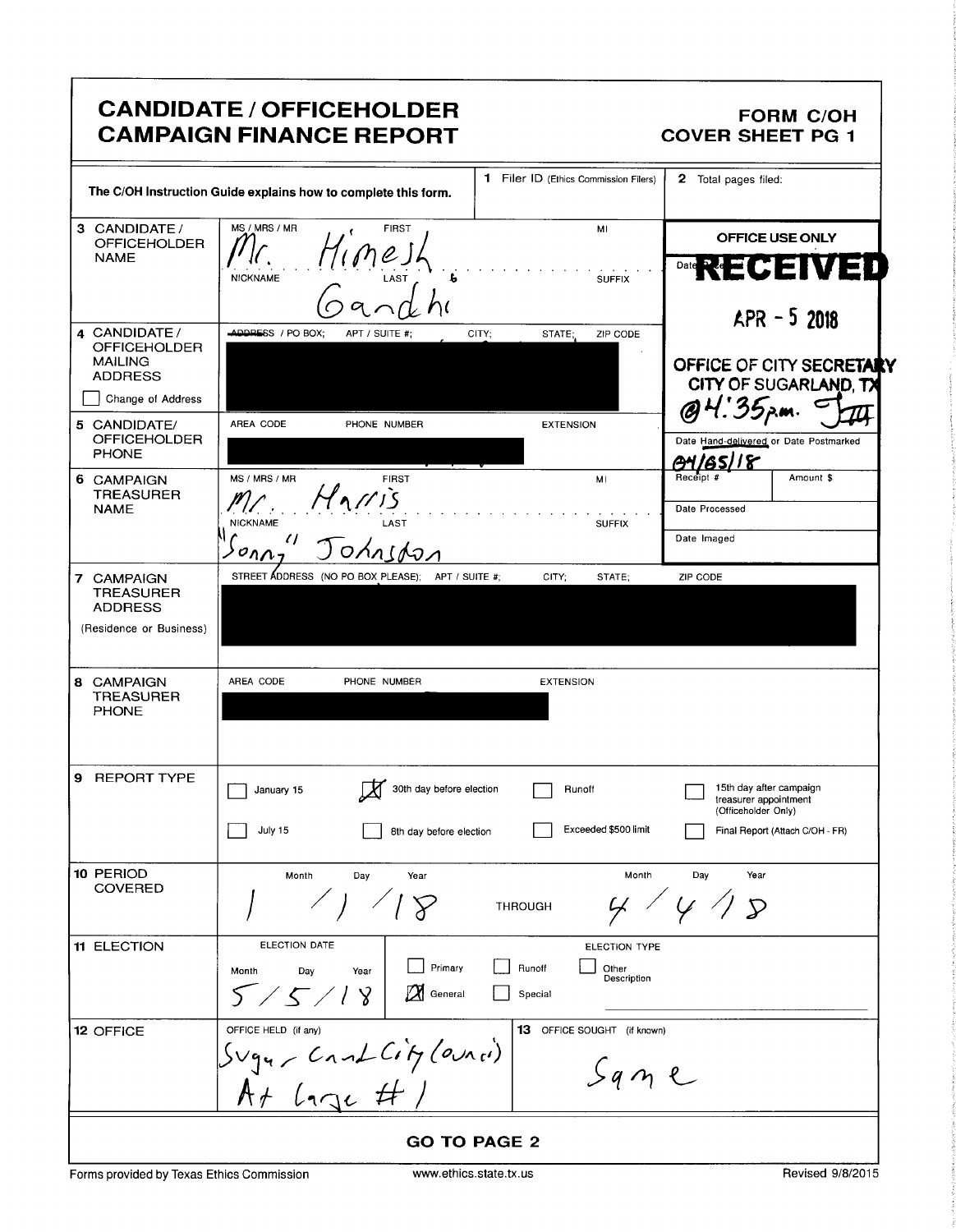# CANDIDATE / OFFICEHOLDER<br>CAMPAIGN FINANCE REPORT CAMPAIGN FORM COVER SHEET PG 2 **CAMPAIGN FINANCE REPORT**

| 14 C/OH NAME                                                                                                                                    | 15 Filer ID (Ethics Commission Filers)<br>(<br>$\eta$ ne sh                                                                                                                                                                                                                                                                                                                                      |                                                                                                                       |                            |  |  |
|-------------------------------------------------------------------------------------------------------------------------------------------------|--------------------------------------------------------------------------------------------------------------------------------------------------------------------------------------------------------------------------------------------------------------------------------------------------------------------------------------------------------------------------------------------------|-----------------------------------------------------------------------------------------------------------------------|----------------------------|--|--|
| <b>16 NOTICE FROM</b><br><b>POLITICAL</b><br>COMMITTEE(S)                                                                                       | THIS BOX IS FOR NOTICE OF POLITICAL CONTRIBUTIONS ACCEPTED OR POLITICAL EXPENDITURES MADE BY POLITICAL COMMITTEES TO<br>SUPPORT THE CANDIDATE / OFFICEHOLDER. THESE EXPENDITURES MAY HAVE BEEN MADE WITHOUT THE CANDIDATE'S OR OFFICEHOLDER'S<br>KNOWLEDGE OR CONSENT. CANDIDATES AND OFFICEHOLDERS ARE REQUIRED TO REPORT THIS INFORMATION ONLY IF THEY RECEIVE NOTICE<br>OF SUCH EXPENDITURES. |                                                                                                                       |                            |  |  |
|                                                                                                                                                 | <b>COMMITTEE TYPE</b>                                                                                                                                                                                                                                                                                                                                                                            | <b>COMMITTEE NAME</b>                                                                                                 |                            |  |  |
|                                                                                                                                                 | <b>GENERAL</b>                                                                                                                                                                                                                                                                                                                                                                                   |                                                                                                                       |                            |  |  |
|                                                                                                                                                 | SPECIFIC                                                                                                                                                                                                                                                                                                                                                                                         | <b>COMMITTEE ADDRESS</b>                                                                                              |                            |  |  |
| <b>Additional Pages</b>                                                                                                                         | COMMITTEE CAMPAIGN TREASURER NAME                                                                                                                                                                                                                                                                                                                                                                |                                                                                                                       |                            |  |  |
|                                                                                                                                                 |                                                                                                                                                                                                                                                                                                                                                                                                  | COMMITTEE CAMPAIGN TREASURER ADDRESS                                                                                  |                            |  |  |
| <b>17 CONTRIBUTION</b><br><b>TOTALS</b>                                                                                                         | 1.                                                                                                                                                                                                                                                                                                                                                                                               | TOTAL POLITICAL CONTRIBUTIONS OF \$50 OR LESS (OTHER THAN<br>PLEDGES, LOANS, OR GUARANTEES OF LOANS), UNLESS ITEMIZED | \$                         |  |  |
|                                                                                                                                                 | 2.                                                                                                                                                                                                                                                                                                                                                                                               | <b>TOTAL POLITICAL CONTRIBUTIONS</b><br>(OTHER THAN PLEDGES, LOANS, OR GUARANTEES OF LOANS)                           | \$13,976,00                |  |  |
| <b>EXPENDITURE</b><br><b>TOTALS</b>                                                                                                             | 3.<br>TOTAL POLITICAL EXPENDITURES OF \$100 OR LESS.<br><b>UNLESS ITEMIZED</b>                                                                                                                                                                                                                                                                                                                   |                                                                                                                       | \$                         |  |  |
|                                                                                                                                                 | 4.                                                                                                                                                                                                                                                                                                                                                                                               | <b>TOTAL POLITICAL EXPENDITURES</b>                                                                                   | 8,389.36                   |  |  |
| <b>CONTRIBUTION</b><br><b>BALANCE</b>                                                                                                           | 5.<br>TOTAL POLITICAL CONTRIBUTIONS MAINTAINED AS OF THE LAST DAY<br>OF REPORTING PERIOD                                                                                                                                                                                                                                                                                                         |                                                                                                                       |                            |  |  |
| <b>OUTSTANDING</b><br>6.<br>TOTAL PRINCIPAL AMOUNT OF ALL OUTSTANDING LOANS AS OF THE<br><b>LOAN TOTALS</b><br>LAST DAY OF THE REPORTING PERIOD |                                                                                                                                                                                                                                                                                                                                                                                                  |                                                                                                                       | $$8,672,52$<br>$$2,986.62$ |  |  |
| 18 AFFIDAVIT                                                                                                                                    |                                                                                                                                                                                                                                                                                                                                                                                                  |                                                                                                                       |                            |  |  |

| MARY M. WORLEY<br>NOTARY ID #13065980-2<br>My Commission Expires<br>May 12, 2020 | I swear, or affirm, under penalty of perjury, that the accompanying report is<br>trou and correct and includes all information required to be reported by me<br>under Title/15, Etection Code.<br>Signature of Candidate or Officeholder |
|----------------------------------------------------------------------------------|------------------------------------------------------------------------------------------------------------------------------------------------------------------------------------------------------------------------------------------|
| AFFIX NOTARY STAMP / SEALABOVE<br>Sworn to and subscribed before me, by the said | timesh<br>aand<br>this the                                                                                                                                                                                                               |
| day of                                                                           | to certify which, witness my hand and seal of office.                                                                                                                                                                                    |
| Signature of officer administering oath                                          | Mary M. Worley Notar<br>Title of officer administering oath<br>Printed name of officer administering oath                                                                                                                                |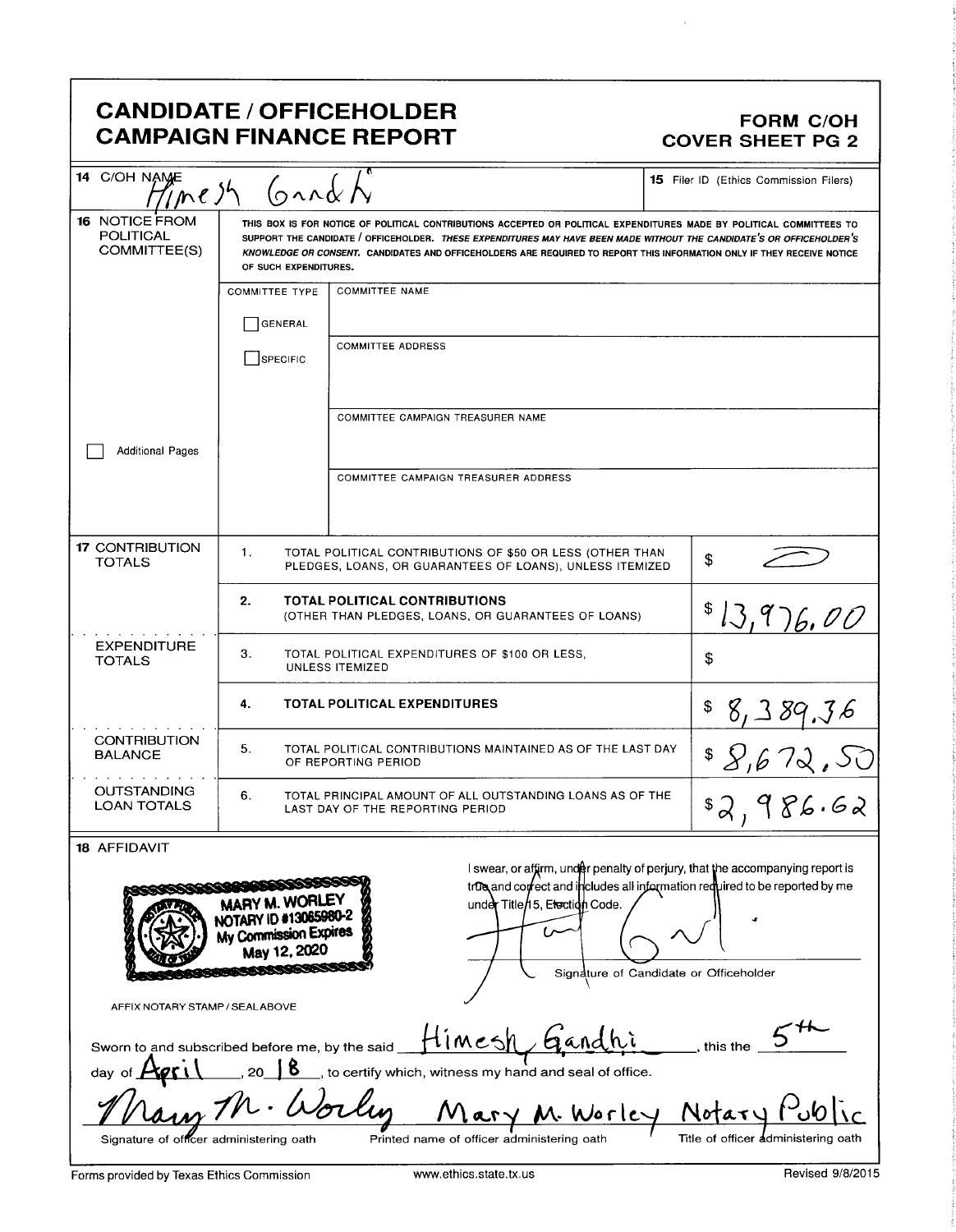# SUBTOTALS - C/OH FORM C/OH

# COVER SHEET PG 3

|     | 19 FILER MAME<br>$\sim$ 0.1                                                                  | 20 Filer ID (Ethics Commission Filers) |                                  |
|-----|----------------------------------------------------------------------------------------------|----------------------------------------|----------------------------------|
|     | 21 SCHEDULE SUBTOTALS<br>NAME OF SCHEDULE                                                    |                                        | <b>SUBTOTAL</b><br><b>AMOUNT</b> |
| 1.  | SCHEDULE A1: MONETARY POLITICAL CONTRIBUTIONS                                                |                                        | \$<br><u>- 1 /b.</u> Vi          |
| 2.  | SCHEDULE A2: NON-MONETARY (IN-KIND) POLITICAL CONTRIBUTIONS                                  |                                        | \$                               |
| З.  | SCHEDULE B: PLEDGED CONTRIBUTIONS                                                            |                                        | \$                               |
| 4.  | <b>SCHEDULE E: LOANS</b>                                                                     |                                        | \$                               |
| 5.  | SCHEDULE F1: POLITICAL EXPENDITURES MADE FROM POLITICAL CONTRIBUTIONS                        |                                        | \$                               |
| 6.  | SCHEDULE F2: UNPAID INCURRED OBLIGATIONS                                                     |                                        | \$                               |
| 7.  | SCHEDULE F3: PURCHASE OF INVESTMENTS MADE FROM POLITICAL CONTRIBUTIONS                       |                                        | \$                               |
| 8.  | SCHEDULE F4: EXPENDITURES MADE BY CREDIT CARD                                                |                                        | \$                               |
| 9.  | SCHEDULE G: POLITICAL EXPENDITURES MADE FROM PERSONAL FUNDS                                  |                                        | \$                               |
| 10. | SCHEDULE H: PAYMENT MADE FROM POLITICAL CONTRIBUTIONS TO A BUSINESS OF C/OH                  |                                        | \$                               |
| 11. | SCHEDULE I: NON-POLITICAL EXPENDITURES MADE FROM POLITICAL CONTRIBUTIONS                     |                                        | \$                               |
| 12. | SCHEDULE K: INTEREST, CREDITS, GAINS, REFUNDS, AND CONTRIBUTIONS<br><b>RETURNED TO FILER</b> |                                        | \$                               |
|     |                                                                                              |                                        |                                  |
|     |                                                                                              |                                        |                                  |
|     |                                                                                              |                                        |                                  |
|     |                                                                                              |                                        |                                  |
|     |                                                                                              |                                        |                                  |
|     |                                                                                              |                                        |                                  |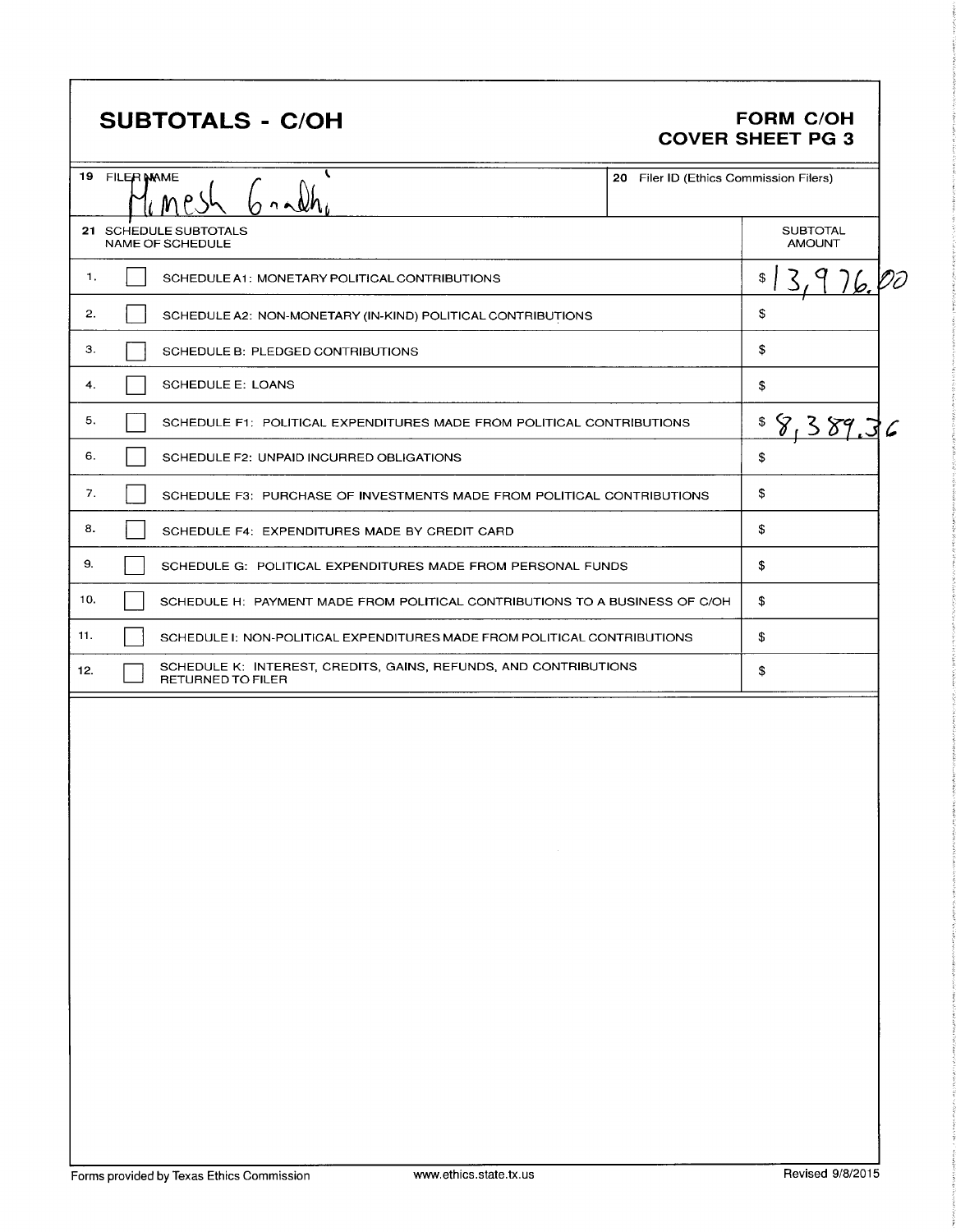|               | <b>MONETARY POLITICAL CONTRIBUTIONS</b>                                                                 |                                                           | <b>SCHEDULE A1</b>                    |
|---------------|---------------------------------------------------------------------------------------------------------|-----------------------------------------------------------|---------------------------------------|
|               | The Instruction Guide explains how to complete this form.                                               |                                                           | 1 Total pages Schedule A1:            |
| 2 FILER, NAME | MPSL<br>$6$ nd h                                                                                        |                                                           | 3 Filer ID (Ethics Commission Filers) |
| 4<br>Date     | 5 Full name of contributor<br>out-of-state PAC (ID#:                                                    |                                                           | 7 Amount of contribution (\$)         |
|               | BRENT AND KATAN CARPENTER<br>City:<br>State;<br>6 Contributor address;                                  | Zip Code                                                  |                                       |
|               |                                                                                                         |                                                           | $5250 - 00$                           |
| 8             | Principal occupation / Job title (See Instructions)<br>ORNEYS                                           | Employer (See Instructions)<br>9                          | CARPENTER & CARPENTER                 |
| Date          | Full name of contributor<br>out-of-state PAC (ID#:                                                      |                                                           | Amount of contribution (\$)           |
|               | MULLER LAW GROUP, PLLC<br>IHE<br>Contributor address;<br>City;<br>State;                                | Zip Code<br>77479                                         |                                       |
| 5             |                                                                                                         |                                                           | 500000                                |
| <i>CINEY'</i> | Principal occupation / Job title (See Instructions)                                                     | Employer (See Instructions)<br>lHE<br>muure               |                                       |
| Date          | Full name of contributor<br>out-of-state PAC (ID#:                                                      |                                                           | Amount of contribution (\$)           |
|               | ARRARA BRESCIAN<br>Contributor address;<br>City:<br>State:                                              | Zip Code                                                  |                                       |
| 15116         |                                                                                                         |                                                           | 30/5                                  |
|               | Principal occupation / Job title (See Instructions)<br>DI (RED                                          | Employer (See Instructions)<br>くまり・RやD                    |                                       |
| Date          | Full name of contributor                                                                                |                                                           | Amount of contribution (\$)           |
|               | E.G. BUD FRIEDNAN<br>City;<br>Contributor address;                                                      | State; Zip Code                                           |                                       |
|               |                                                                                                         |                                                           | 550.00                                |
| KEAL ESTATE   | Principal occupation / Job title (See Instructions)                                                     | Employer (See Instructions)<br>ORT BEND KEAL ESTATE CORP- |                                       |
|               | ATTACH ADDITIONAL COPIES OF THIS SCHEDULE AS NEEDED                                                     |                                                           |                                       |
|               | If contributor is out-of-state PAC, please see instruction guide for additional reporting requirements. |                                                           |                                       |

i<br>i

 $\overline{\phantom{0}}$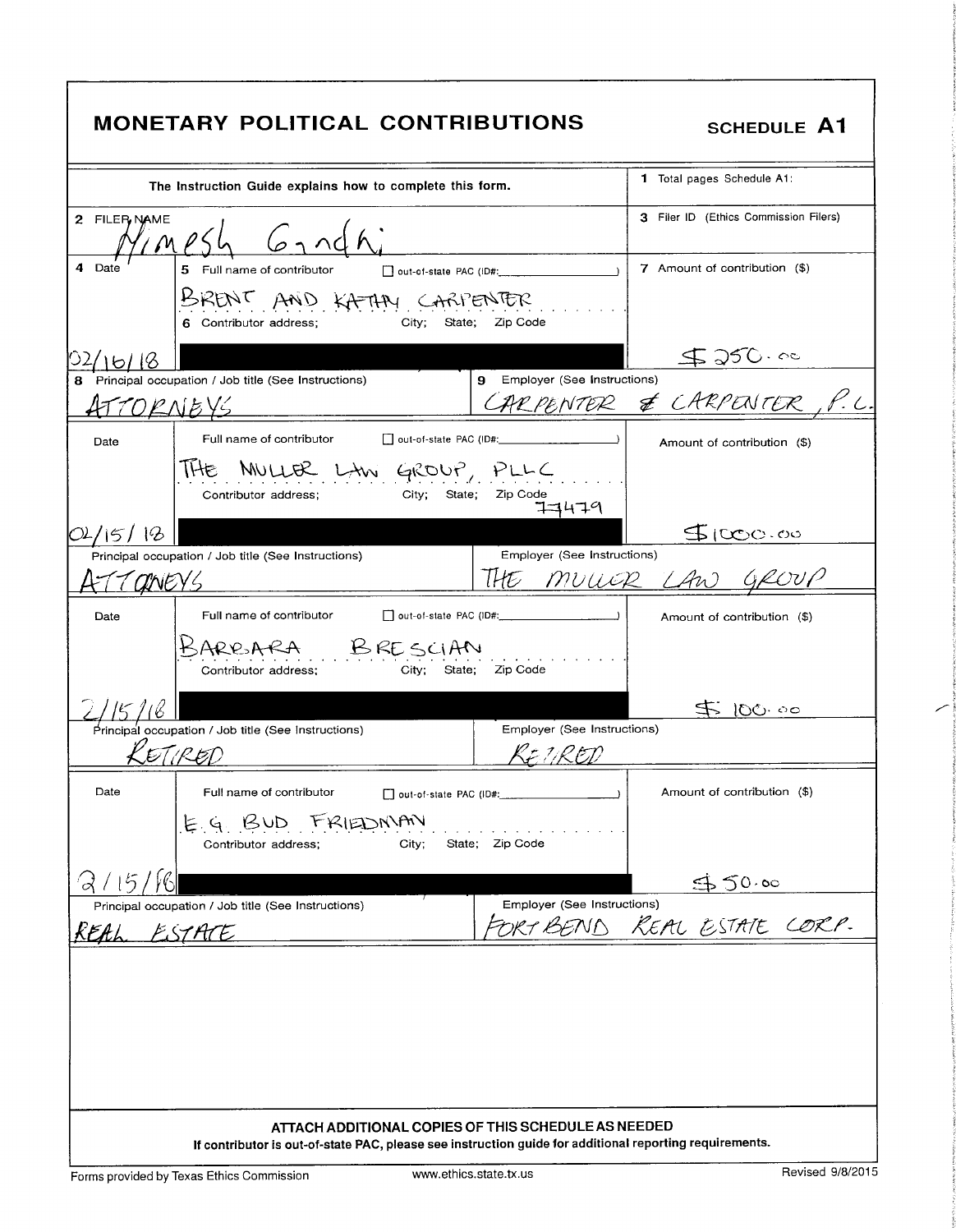| <b>MONETARY POLITICAL CONTRIBUTIONS</b>                                                                                                                                          | <b>SCHEDULE A1</b>                    |
|----------------------------------------------------------------------------------------------------------------------------------------------------------------------------------|---------------------------------------|
| The Instruction Guide explains how to complete this form.                                                                                                                        | 1 Total pages Schedule A1:            |
| 2 FILER NAME                                                                                                                                                                     | 3 Filer ID (Ethics Commission Filers) |
| 4 Date<br>5 Full name of contributor                                                                                                                                             | 7 Amount of contribution (\$)         |
| City; State; Zip Code<br>6 Contributor address;                                                                                                                                  |                                       |
| 15/16                                                                                                                                                                            | \$250.00                              |
| Principal occupation / Job title (See Instructions)<br>Employer (See Instructions)<br>9.<br>8<br>A/E<br>vna.                                                                     |                                       |
| Full name of contributor<br>Date                                                                                                                                                 | Amount of contribution (\$)           |
| $Koss$ AsHER<br>and the state of the state of the state of the state of the state of the state of the state of the state of the<br>City; State; Zip Code<br>Contributor address; |                                       |
|                                                                                                                                                                                  | \$ 200.00                             |
| Employer (See Instructions)<br>Principal occupation / Job title (See Instructions)<br>Horney.                                                                                    |                                       |
| Full name of contributor<br>Date                                                                                                                                                 | Amount of contribution (\$)           |
| JIM RUSS<br>City;<br>State; Zip Code<br>Contributor address;                                                                                                                     |                                       |
|                                                                                                                                                                                  | <u> ホケの0,00</u>                       |
| Employer (See Instructions)<br>Principal occupation / Job title (See Instructions)<br>ΙωΝ ΕΡ                                                                                     |                                       |
| Date<br>Full name of contributor<br>out-of-state PAC (ID#:                                                                                                                       | Amount of contribution (\$)           |
| KEP UPSULL SERVICES INC, EMPLOYEES BETTER GOVERNMENT A<br>State; Zip Code<br>City;<br>Contributor address;                                                                       |                                       |
|                                                                                                                                                                                  | 45,600.00                             |
| Employer (See Instructions)<br>Principal occupation / Job title (See Instructions)<br>$\Lambda f / A$                                                                            |                                       |
|                                                                                                                                                                                  |                                       |
|                                                                                                                                                                                  |                                       |
|                                                                                                                                                                                  |                                       |
|                                                                                                                                                                                  |                                       |
| ATTACH ADDITIONAL COPIES OF THIS SCHEDULE AS NEEDED<br>If contributor is out-of-state PAC, please see instruction guide for additional reporting requirements.                   |                                       |
| www.ethics.state.tx.us<br>Forms provided by Texas Ethics Commission                                                                                                              | Revised 9/8/2015                      |

f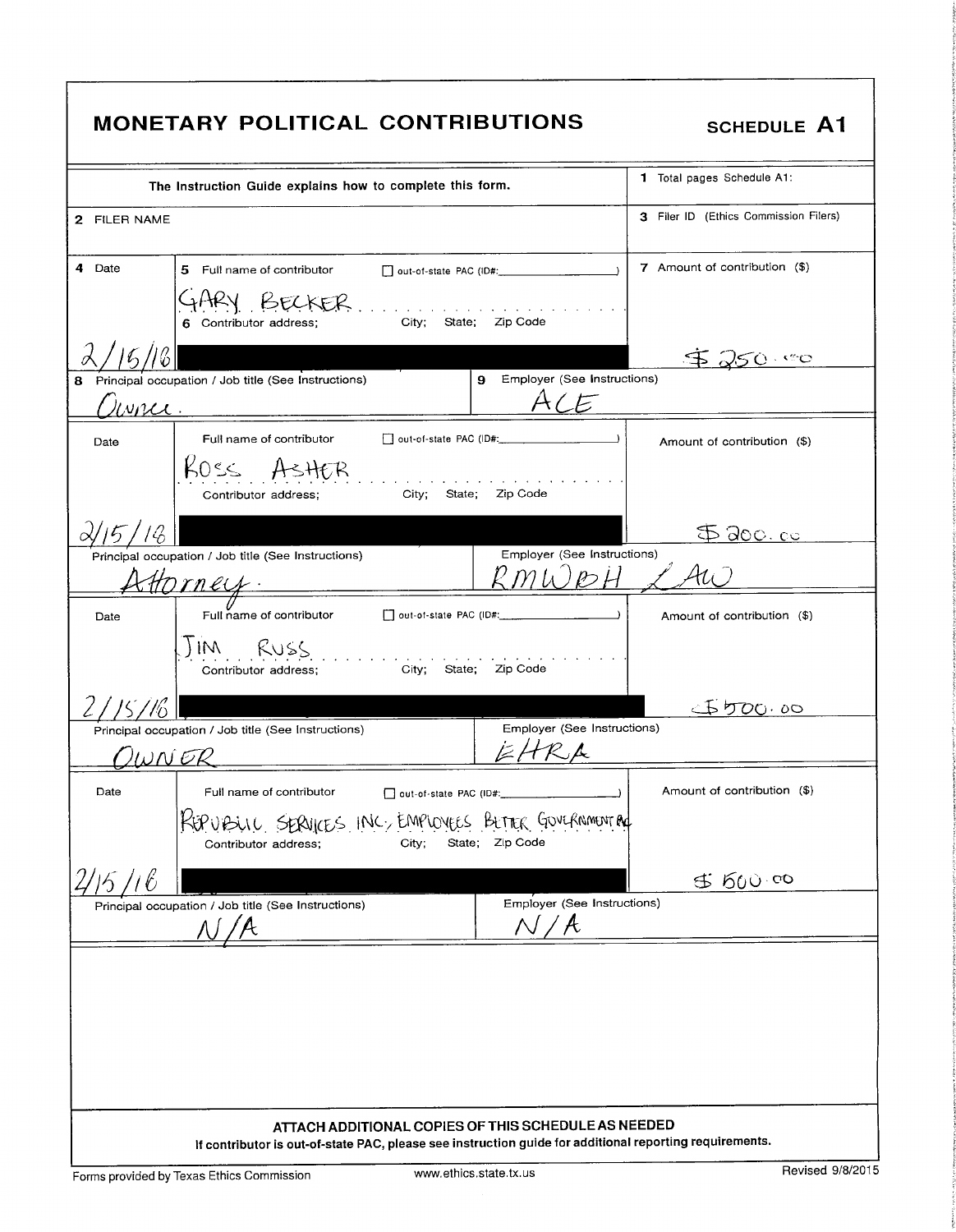|                                                                                                    | <b>MONETARY POLITICAL CONTRIBUTIONS</b>                                                                                                                        |                                           | <b>SCHEDULE A1</b>                    |
|----------------------------------------------------------------------------------------------------|----------------------------------------------------------------------------------------------------------------------------------------------------------------|-------------------------------------------|---------------------------------------|
|                                                                                                    | The Instruction Guide explains how to complete this form.                                                                                                      | 1 Total pages Schedule A1:                |                                       |
| 2 FILER NAME                                                                                       |                                                                                                                                                                |                                           | 3 Filer ID (Ethics Commission Filers) |
| 4 Date                                                                                             | 5 Full name of contributor                                                                                                                                     | $\Box$ out-of-state PAC (ID#: _________   | 7 Amount of contribution (\$)         |
|                                                                                                    | MARLENA BERGER<br>6 Contributor address;                                                                                                                       | City; State; Zip Code                     |                                       |
| 15/11                                                                                              |                                                                                                                                                                |                                           | 525.00                                |
|                                                                                                    | Principal occupation / Job title (See Instructions)<br>REAL ESTATE                                                                                             | Employer (See Instructions)<br>9          | BETTER HOMES & GARDENS REACESTE       |
| Date                                                                                               | Full name of contributor                                                                                                                                       | $\Box$ out-of-state PAC (ID#: $\Box$ )    | Amount of contribution (\$)           |
|                                                                                                    | JAL JEMI SETHNA<br>Contributor address;                                                                                                                        | .<br>City; State; Zip Code                |                                       |
|                                                                                                    |                                                                                                                                                                |                                           | 5100.00                               |
|                                                                                                    | Principal occupation / Job title (See Instructions)                                                                                                            | Employer (See Instructions)               |                                       |
|                                                                                                    | ENGINEER                                                                                                                                                       | HEVRON                                    |                                       |
| Date                                                                                               | Full name of contributor<br>W. A. LITTLE<br>City;<br>Contributor address;                                                                                      | out-of-state PAC (ID#:<br>State; Zip Code | Amount of contribution (\$)           |
|                                                                                                    |                                                                                                                                                                |                                           | $GQ_{0,00}$                           |
|                                                                                                    | Principal occupation / Job title (See Instructions)<br>K ET IK E D                                                                                             | Employer (See Instructions)               |                                       |
| Date                                                                                               | Full name of contributor<br>JAMEZ D. RICE<br>City;<br>Contributor address;                                                                                     | State; Zip Code                           | Amount of contribution (\$)           |
| 16<br>$\zeta$                                                                                      |                                                                                                                                                                |                                           |                                       |
| Employer (See Instructions)<br>Principal occupation / Job title (See Instructions)<br>Ric<br>JWNER |                                                                                                                                                                |                                           | 480.00<br>AND GARDNER CONSULTANTS     |
|                                                                                                    | ATTACH ADDITIONAL COPIES OF THIS SCHEDULE AS NEEDED<br>If contributor is out-of-state PAC, please see instruction guide for additional reporting requirements. |                                           |                                       |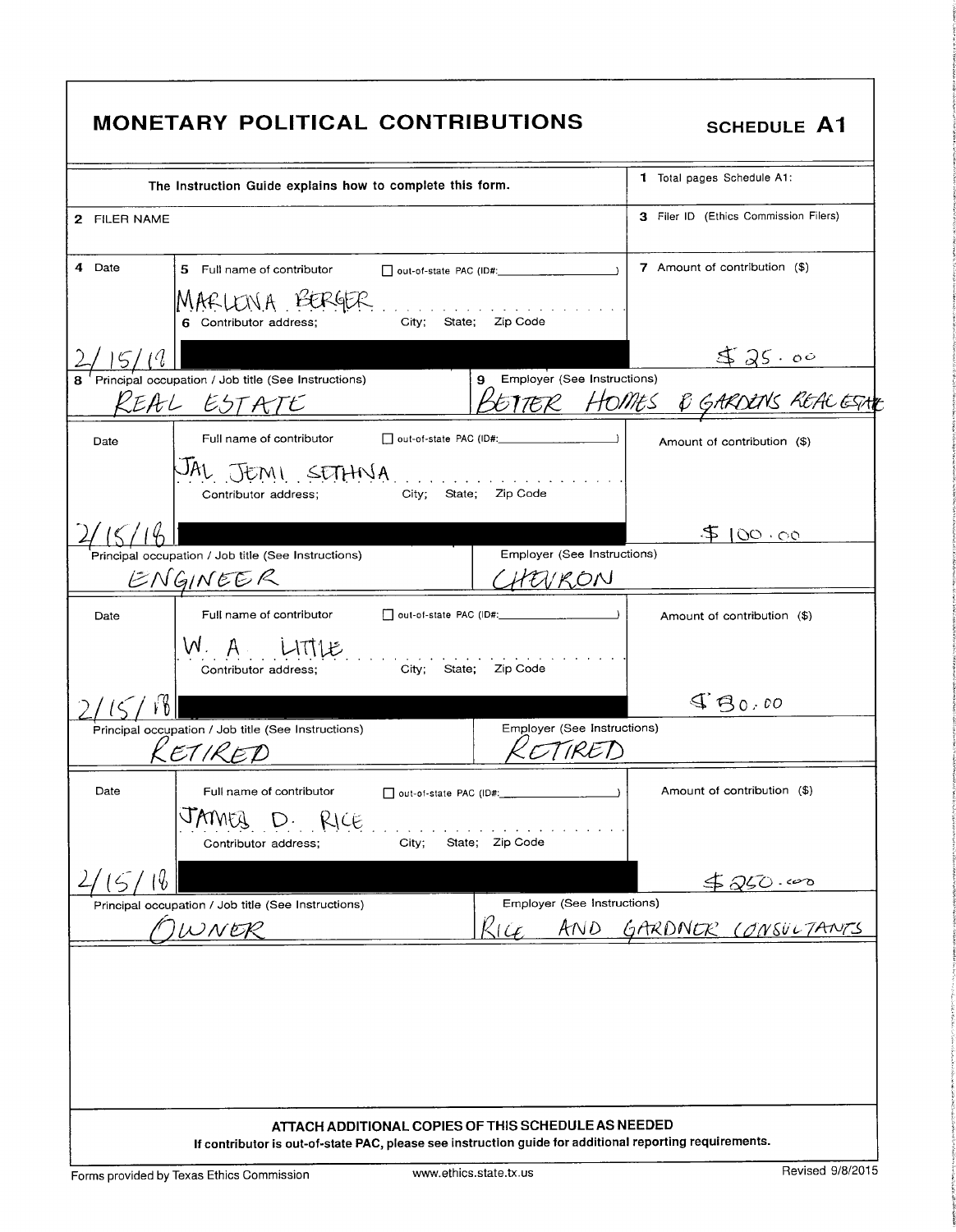| The Instruction Guide explains how to complete this form.                                                                                                      |                                                      | 1 Total pages Schedule A1:                                             |
|----------------------------------------------------------------------------------------------------------------------------------------------------------------|------------------------------------------------------|------------------------------------------------------------------------|
| 2 FILER NAME                                                                                                                                                   |                                                      | 3 Filer ID (Ethics Commission Filers)                                  |
| 4 Date<br>5 Full name of contributor<br>MACHANDRA P KOLLURU<br>6 Contributor address;<br>City;                                                                 | Zip Code<br>State;                                   | 7 Amount of contribution (\$)                                          |
|                                                                                                                                                                |                                                      | $500$ co                                                               |
| Principal occupation / Job title (See Instructions)<br><u> OwweR</u>                                                                                           | 9 Employer (See Instructions)<br>AMANI ENGINEE KING. |                                                                        |
| Full name of contributor<br>Date<br>JOHN NULL<br>Contributor address:<br>City; State;                                                                          | Zip Code                                             | Amount of contribution (\$)                                            |
|                                                                                                                                                                |                                                      | $\partial 0$ $\circ$ $\circ$                                           |
| Principal occupation / Job title (See Instructions)                                                                                                            | Employer (See Instructions)<br>TKET                  |                                                                        |
| Full name of contributor<br>Date<br>J.B. BROWN                                                                                                                 | out-of-state PAC (ID#:                               | Amount of contribution (\$)                                            |
| Contributor address;                                                                                                                                           | City; State; Zip Code                                | 50.00                                                                  |
| Principal occupation / Job title (See Instructions)                                                                                                            | Employer (See Instructions)                          |                                                                        |
| Date<br>Full name of contributor<br>DAVID B. BLOMSTROM<br>Contributor address;<br>City;                                                                        | Dout-of-state PAC (ID#:<br>State; Zip Code           | Amount of contribution (\$)                                            |
|                                                                                                                                                                |                                                      |                                                                        |
| Principal occupation / Job title (See Instructions)<br>$C.\rho.A$                                                                                              |                                                      | Employer (See Instructions)<br>REED, ABRASLEY, & BLOMSTROM, PLLC, CPAS |
|                                                                                                                                                                |                                                      |                                                                        |
| ATTACH ADDITIONAL COPIES OF THIS SCHEDULE AS NEEDED<br>If contributor is out-of-state PAC, please see instruction guide for additional reporting requirements. |                                                      |                                                                        |
|                                                                                                                                                                | www.ethics.state.tx.us                               | Revised 9/8/2015                                                       |

theories

R

s T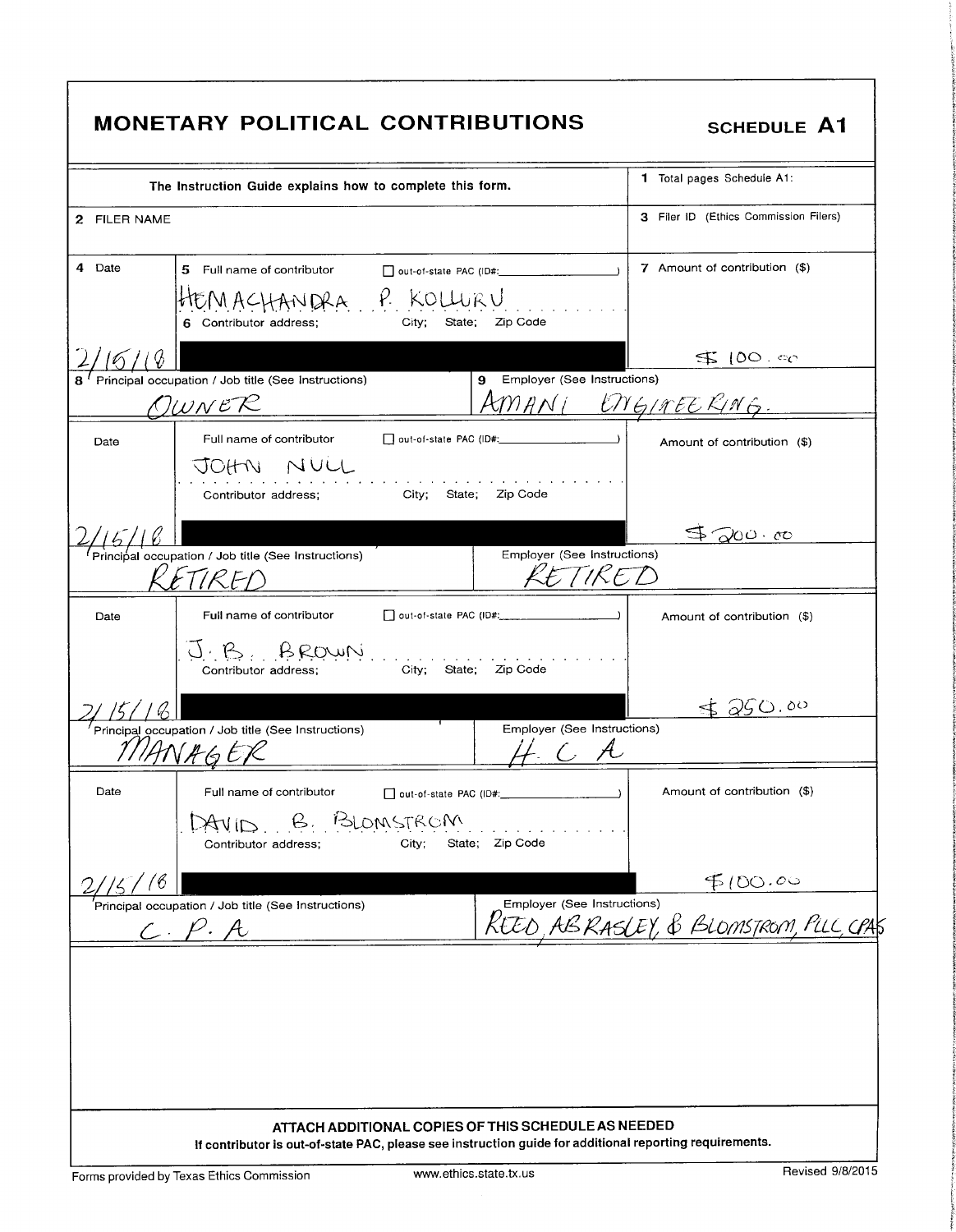| MONETARY POLITICAL CONTRIBUTIONS<br>SCHEDULE A1                                                                                                                                                                                                                                                                                                                                                                                                                                                                               |  |  |  |
|-------------------------------------------------------------------------------------------------------------------------------------------------------------------------------------------------------------------------------------------------------------------------------------------------------------------------------------------------------------------------------------------------------------------------------------------------------------------------------------------------------------------------------|--|--|--|
| 1 Total pages Schedule A1:<br>The Instruction Guide explains how to complete this form.                                                                                                                                                                                                                                                                                                                                                                                                                                       |  |  |  |
| 3 Filer ID (Ethics Commission Filers)<br>2 FILER NAME<br>7 Amount of contribution (\$)<br>4 Date<br>5 Full name of contributor   Out-of-state PAC (ID#:                                                                                                                                                                                                                                                                                                                                                                       |  |  |  |
| GARY D. TUMA.<br>$City$ ; State; Zip Code<br>6 Contributor address;                                                                                                                                                                                                                                                                                                                                                                                                                                                           |  |  |  |
| 4100.00<br>9 Employer (See Instructions)<br>Principal occupation / Job title (See Instructions)<br>RETIRED<br>KETKED                                                                                                                                                                                                                                                                                                                                                                                                          |  |  |  |
| Full name of contributor<br>out-of-state PAC (ID#:<br>Date<br>Amount of contribution (\$)<br>RUCKY SAINT LET TAT<br>contributor address; city; state; zip Code                                                                                                                                                                                                                                                                                                                                                                |  |  |  |
| 560000<br>Employer (See Instructions)<br>Principal occupation / Job title (See Instructions)                                                                                                                                                                                                                                                                                                                                                                                                                                  |  |  |  |
| ROCKY LAT & ASSO UNTES, INC.<br>REAL ESTATE<br>out-of-state PAC (ID#:<br>Date<br>Full name of contributor<br>Amount of contribution (\$)<br>$P_{\text{contribution address}}$ $\frac{1}{\text{M}}$ $\frac{1}{\text{M}}$ $\frac{1}{\text{M}}$ $\frac{1}{\text{M}}$ $\frac{1}{\text{M}}$ $\frac{1}{\text{M}}$ $\frac{1}{\text{M}}$ $\frac{1}{\text{M}}$ $\frac{1}{\text{M}}$ $\frac{1}{\text{M}}$ $\frac{1}{\text{M}}$ $\frac{1}{\text{M}}$ $\frac{1}{\text{M}}$ $\frac{1}{\text{M}}$ $\frac{1}{\text{M}}$ $\frac{1}{\text{M}}$ |  |  |  |
| \$101.00<br>Employer (See Instructions)<br>Principal occupation / Job title (See Instructions)                                                                                                                                                                                                                                                                                                                                                                                                                                |  |  |  |
| RETIRED<br>RETIRCD<br><u> Tanah Manazarta di Bandar Bandar Bandar Bandar Bandar Bandar Bandar Bandar Bandar Bandar Bandar Bandar Bandar Bandar Bandar Bandar Bandar Bandar Bandar Bandar Bandar Bandar Bandar Bandar Bandar Bandar Bandar Bandar Banda</u><br>Date<br>Full name of contributor<br>$\Box$ out-of-state PAC (ID#:<br>Amount of contribution (\$)                                                                                                                                                                |  |  |  |
| DEAN N CARPENTER<br>City; State; Zip Code<br>Contributor address;<br>5150.00                                                                                                                                                                                                                                                                                                                                                                                                                                                  |  |  |  |
| Employer (See Instructions)<br>Principal occupation / Job title (See Instructions)<br>H.L.U SERVICES, ING.<br>OWNER                                                                                                                                                                                                                                                                                                                                                                                                           |  |  |  |
|                                                                                                                                                                                                                                                                                                                                                                                                                                                                                                                               |  |  |  |
|                                                                                                                                                                                                                                                                                                                                                                                                                                                                                                                               |  |  |  |
| ATTACH ADDITIONAL COPIES OF THIS SCHEDULE AS NEEDED<br>If contributor is out-of-state PAC, please see instruction guide for additional reporting requirements.<br>Revised 9/8/2015<br>www.ethics.state.tx.us<br>Forms provided by Texas Ethics Commission                                                                                                                                                                                                                                                                     |  |  |  |

**F** i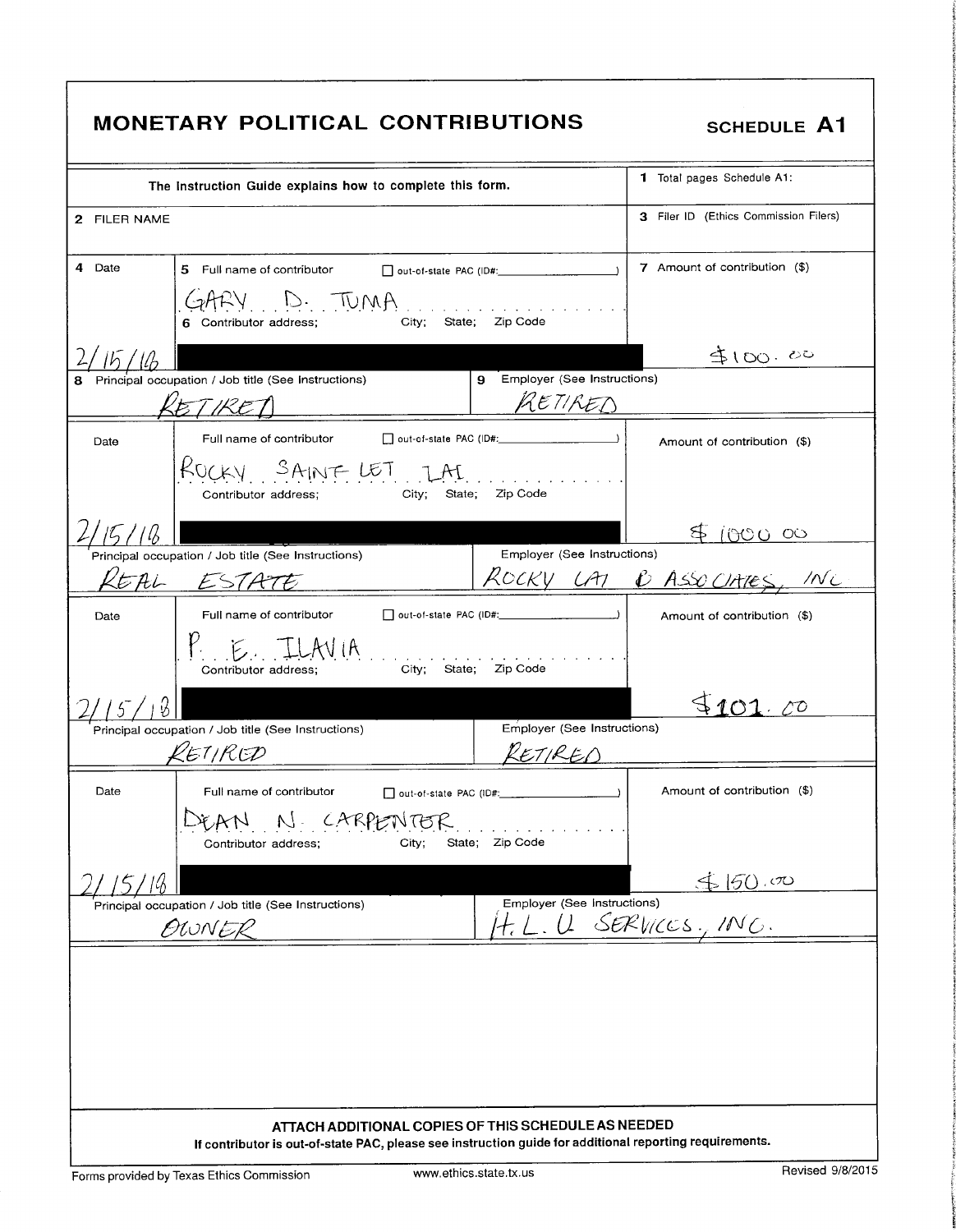|              | <b>MONETARY POLITICAL CONTRIBUTIONS</b>                                                                                                                        |                                                                   | <b>SCHEDULE A1</b>                                       |  |
|--------------|----------------------------------------------------------------------------------------------------------------------------------------------------------------|-------------------------------------------------------------------|----------------------------------------------------------|--|
|              | The Instruction Guide explains how to complete this form.                                                                                                      |                                                                   | 1 Total pages Schedule A1:                               |  |
| 2 FILER NAME |                                                                                                                                                                |                                                                   | 3 Filer ID (Ethics Commission Filers)                    |  |
| 4 Date       | 5 Full name of contributor                                                                                                                                     |                                                                   | 7 Amount of contribution (\$)                            |  |
|              | RANDY N RANDERMANN<br>6 Contributor address;                                                                                                                   | City; State; Zip Code                                             |                                                          |  |
|              |                                                                                                                                                                |                                                                   | 500.00                                                   |  |
| 8            | Principal occupation / Job title (See Instructions)<br>NANAGER                                                                                                 | Employer (See Instructions)<br>9<br>$\beta\zeta\in\mathcal{MC}$ . |                                                          |  |
| Date         | Full name of contributor                                                                                                                                       |                                                                   | Amount of contribution (\$)                              |  |
|              | ARRY W LIARRISON<br>State:<br>Contributor address;<br>City;                                                                                                    | .<br>Zip Code                                                     |                                                          |  |
|              |                                                                                                                                                                |                                                                   | 50000                                                    |  |
|              | Principal occupation / Job title (See Instructions)                                                                                                            | Employer (See Instructions)<br>HARRISON LAW FIRM                  |                                                          |  |
| Date         | Full name of contributor                                                                                                                                       |                                                                   | Amount of contribution (\$)                              |  |
|              | KICHARD D. PHILLIPS<br>State:<br>Contributor address;<br>City:                                                                                                 | Zip Code                                                          |                                                          |  |
|              |                                                                                                                                                                |                                                                   | .DO - oO                                                 |  |
|              | Principal occupation / Job title (See Instructions)                                                                                                            | Employer (See Instructions)                                       |                                                          |  |
| Date         | Full name of contributor                                                                                                                                       | Dout-of-state PAC (ID#: 2000)                                     | Amount of contribution (\$)                              |  |
|              | TEVEN J. VONHOFE<br>City;<br>Contributor address;                                                                                                              | State; Zip Code                                                   |                                                          |  |
| В            |                                                                                                                                                                |                                                                   |                                                          |  |
|              | Principal occupation / Job title (See Instructions)<br>PRESIDENT                                                                                               |                                                                   | Employer (See Instructions)<br>SITTERLE HOMES HOUSTON LL |  |
|              |                                                                                                                                                                |                                                                   |                                                          |  |
|              | ATTACH ADDITIONAL COPIES OF THIS SCHEDULE AS NEEDED<br>If contributor is out-of-state PAC, please see instruction guide for additional reporting requirements. |                                                                   |                                                          |  |
|              | Revised 9/8/2015<br>www.ethics.state.tx.us<br>Forms provided by Texas Ethics Commission                                                                        |                                                                   |                                                          |  |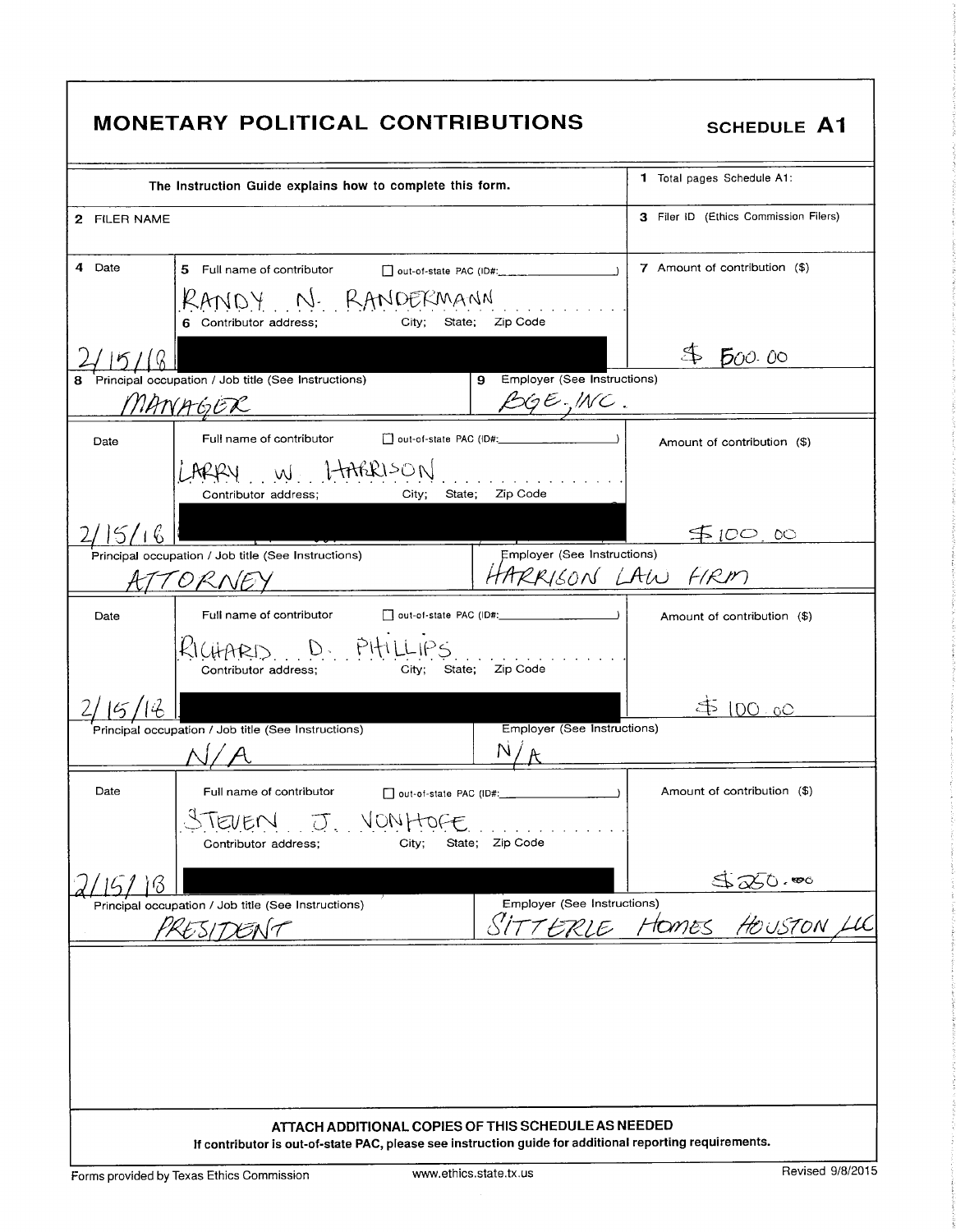| <b>MONETARY POLITICAL CONTRIBUTIONS</b>                                                                                                                                                                                                                                                                                                            | <b>SCHEDULE A1</b>                    |
|----------------------------------------------------------------------------------------------------------------------------------------------------------------------------------------------------------------------------------------------------------------------------------------------------------------------------------------------------|---------------------------------------|
| The Instruction Guide explains how to complete this form.                                                                                                                                                                                                                                                                                          | 1 Total pages Schedule A1:            |
| 2 FILER NAME                                                                                                                                                                                                                                                                                                                                       | 3 Filer ID (Ethics Commission Filers) |
| 4 Date<br>5 Full name of contributor<br>JAMES M. MORAS<br>City; State; Zip Code<br>6 Contributor address;                                                                                                                                                                                                                                          | 7 Amount of contribution (\$)         |
| 15/18<br>Principal occupation / Job title (See Instructions)<br>9 Employer (See Instructions)<br>8<br>EURET<br>ETI <b>NE</b> D-                                                                                                                                                                                                                    | . 50.00                               |
| Full name of contributor<br>Date<br>CHESLEY CHOUDHARY<br>$\mathbf{r}$ . The state of the state $\mathbf{r}$<br>Zip Code<br>City;<br>State;<br>Contributor address;                                                                                                                                                                                 | Amount of contribution (\$)           |
| 51<br>Employer (See Instructions)<br>Principal occupation / Job title (See Instructions)<br>TANCHES<br>OWNER                                                                                                                                                                                                                                       | 750. OZ                               |
| Full name of contributor<br>out-of-state PAC (ID#:<br>Date<br>AMES A THOMPSON CAMPAIGN ACCOUNT<br>City;<br>State; Zip Code<br>Contributor address;                                                                                                                                                                                                 | Amount of contribution (\$)           |
|                                                                                                                                                                                                                                                                                                                                                    | DOOO CO                               |
| $\frac{1}{2}$ $\frac{1}{2}$ $\frac{1}{2}$ $\frac{1}{2}$ $\frac{1}{2}$ $\frac{1}{2}$ $\frac{1}{2}$ $\frac{1}{2}$ $\frac{1}{2}$ $\frac{1}{2}$ $\frac{1}{2}$ $\frac{1}{2}$ $\frac{1}{2}$ $\frac{1}{2}$ $\frac{1}{2}$ $\frac{1}{2}$ $\frac{1}{2}$ $\frac{1}{2}$ $\frac{1}{2}$ $\frac{1}{2}$ $\frac{1}{2}$ $\frac{1}{2}$<br>Employer (See Instructions) |                                       |
| Date<br>Full name of contributor<br>out-of-state PAC (ID#: 2000)<br>C. JOHNSTON JR.<br>DAMID.<br>State; Zip Code<br>City:<br>Contributor address;                                                                                                                                                                                                  | Amount of contribution (\$)           |
|                                                                                                                                                                                                                                                                                                                                                    | 5 500.00                              |
| <b>Employer (See Instructions)</b><br>Principal occupation / Job title (See Instructions)<br>KE TIRED<br>LET IR ET S                                                                                                                                                                                                                               |                                       |
|                                                                                                                                                                                                                                                                                                                                                    |                                       |
| ATTACH ADDITIONAL COPIES OF THIS SCHEDULE AS NEEDED<br>If contributor is out-of-state PAC, please see instruction guide for additional reporting requirements.                                                                                                                                                                                     |                                       |

 $\bar{\star}$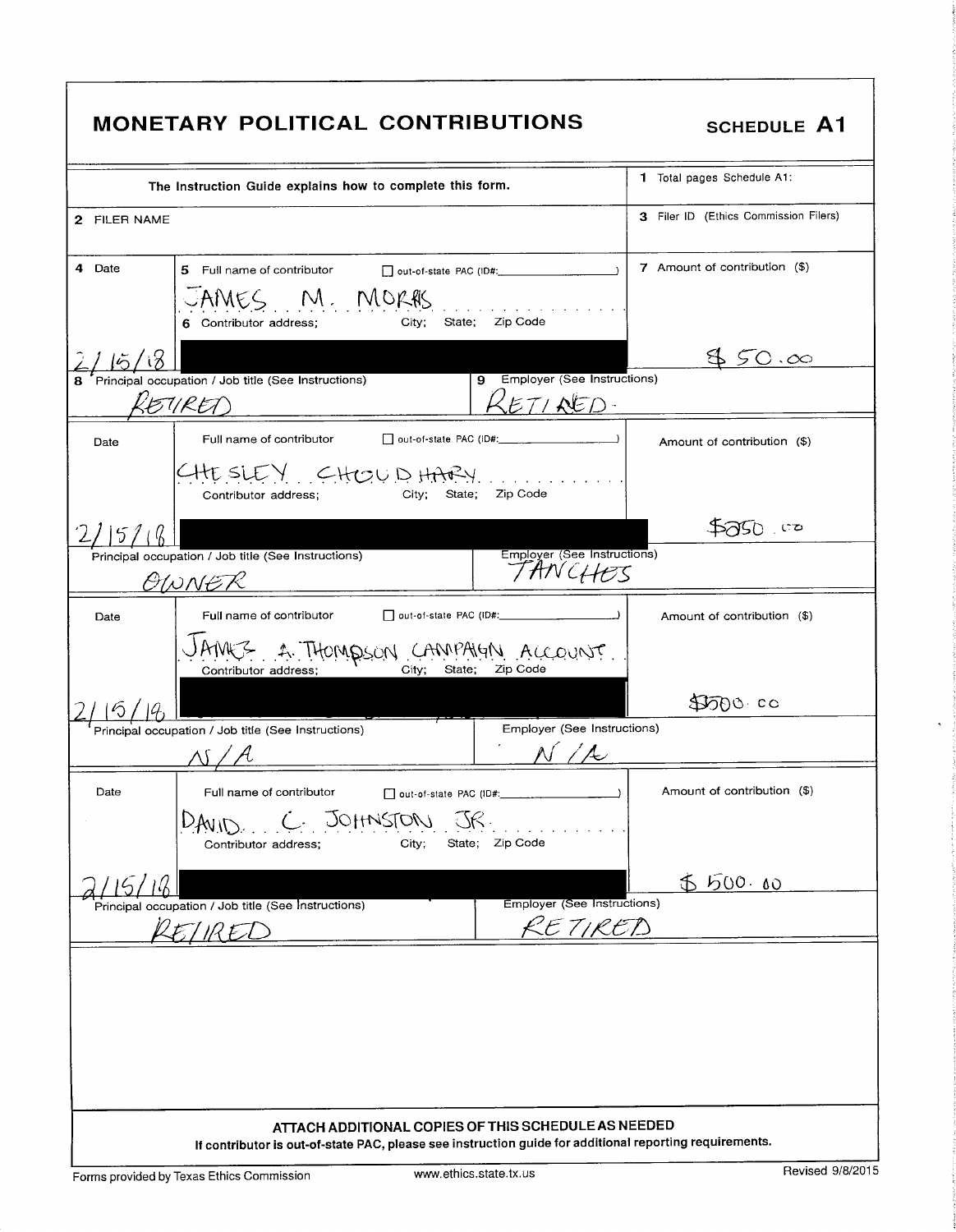|              | <b>MONETARY POLITICAL CONTRIBUTIONS</b>                                                                 |                                                         | <b>SCHEDULE A1</b>                                 |  |  |
|--------------|---------------------------------------------------------------------------------------------------------|---------------------------------------------------------|----------------------------------------------------|--|--|
|              | The Instruction Guide explains how to complete this form.                                               |                                                         | 1 Total pages Schedule A1.                         |  |  |
| 2 FILER NAME |                                                                                                         |                                                         | 3 Filer ID (Ethics Commission Filers)              |  |  |
| 4<br>Date    | 5 Full name of contributor<br>out-of-state PAC (ID#:                                                    |                                                         | 7 Amount of contribution (\$)                      |  |  |
|              | HUITT ZOLLARS, INC TEXAS PAC                                                                            |                                                         |                                                    |  |  |
| 8            | Principal occupation / Job title (See Instructions)                                                     | Employer (See Instructions)<br>9                        | 51000.00<br>N/A                                    |  |  |
| Date         | Full name of contributor                                                                                | D out-of-state PAC (ID#:                                | Amount of contribution (\$)                        |  |  |
|              | GREGORY A. SCHMIDT<br>City;<br>Contributor address;                                                     | State; Zip Code                                         |                                                    |  |  |
| رنا          |                                                                                                         |                                                         | $\mathfrak{D} \circ \mathcal{C} \circ \mathcal{C}$ |  |  |
|              | Principal occupation / Job title (See Instructions)<br>WN ER                                            | Employer (See Instructions)<br><u>IEXAS ENGINLERING</u> | AND MAPPING COMPANY                                |  |  |
| Date         | Full name of contributor                                                                                |                                                         | Amount of contribution (\$)                        |  |  |
|              | STEWART A JACOBSON<br>Contributor address:<br>City;                                                     | Zip Code<br>State;                                      |                                                    |  |  |
|              |                                                                                                         |                                                         | SO(1)                                              |  |  |
|              | .<br>Principal occupation / Job title (See Instructions)<br>OWNER                                       | Employer (See Instructions)<br>EARBONT CREGGS           |                                                    |  |  |
| Date         | Full name of contributor                                                                                |                                                         | Amount of contribution (\$)                        |  |  |
|              | KOJIN<br>LM<br>City;<br>Contributor address;                                                            | State; Zip Code                                         |                                                    |  |  |
|              |                                                                                                         |                                                         | 5100                                               |  |  |
|              | Principal occupation / Job title (See Instructions)<br>MANA GER                                         | Employer (See Instructions)                             |                                                    |  |  |
|              |                                                                                                         |                                                         |                                                    |  |  |
|              | If contributor is out-of-state PAC, please see instruction guide for additional reporting requirements. | ATTACH ADDITIONAL COPIES OF THIS SCHEDULE AS NEEDED     |                                                    |  |  |
|              | Revised 9/8/2015<br>www.ethics.state.tx.us<br>Forms provided by Texas Ethics Commission                 |                                                         |                                                    |  |  |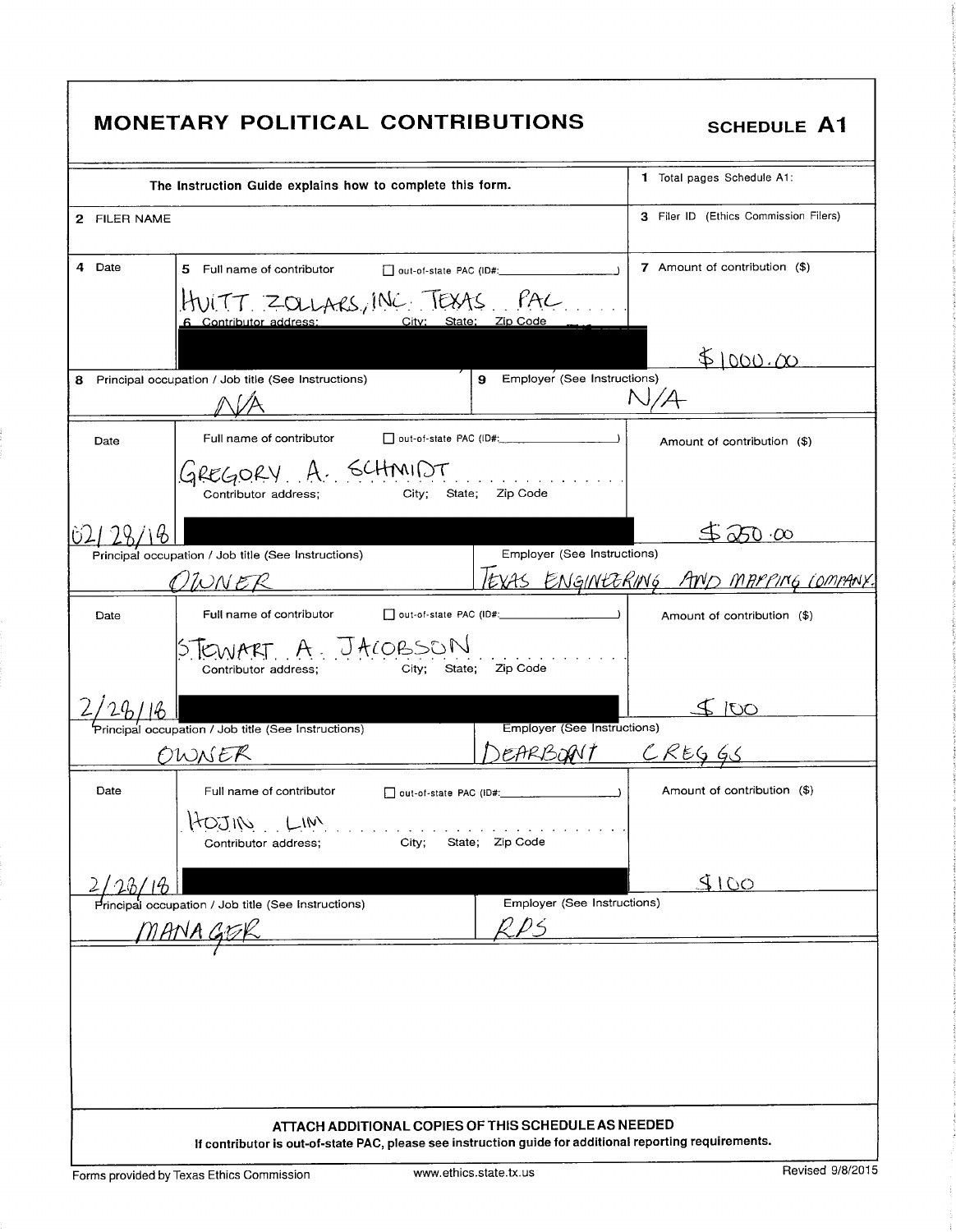|               | <b>MONETARY POLITICAL CONTRIBUTIONS</b>                                                                                                                        |                                                    | <b>SCHEDULE A1</b>                                            |
|---------------|----------------------------------------------------------------------------------------------------------------------------------------------------------------|----------------------------------------------------|---------------------------------------------------------------|
|               | The Instruction Guide explains how to complete this form.                                                                                                      |                                                    | 1 Total pages Schedule A1:                                    |
| 2 FILER NAME  |                                                                                                                                                                |                                                    | 3 Filer ID (Ethics Commission Filers)                         |
| 4<br>Date     | 5 Full name of contributor                                                                                                                                     |                                                    | 7 Amount of contribution (\$)                                 |
|               | DANA C AIKINSON<br>City;<br>6 Contributor address;                                                                                                             | State; Zip Code                                    |                                                               |
| 128/16        |                                                                                                                                                                |                                                    | 8100.00                                                       |
|               | Principal occupation / Job title (See Instructions)<br>OWN ER                                                                                                  | Employer (See Instructions)<br>9<br>ANSON AVIATION |                                                               |
| Date          | Full name of contributor                                                                                                                                       |                                                    | Amount of contribution (\$)                                   |
|               | LINEBARGER GOGGAN BLAIR & SANPSON, LLP<br>Contributor address;<br>Citv:                                                                                        | State: Zip Code                                    |                                                               |
|               |                                                                                                                                                                |                                                    | 8850.00                                                       |
|               | Principal occupation / Job title (See Instructions)<br>J/A                                                                                                     | Employer (See Instructions)<br>N/A                 |                                                               |
| Date          | Full name of contributor                                                                                                                                       | out-of-state PAC (ID#:                             | Amount of contribution (\$)                                   |
|               | GRAFGE R. WILLY.<br>State;<br>Contributor address:                                                                                                             | Zip Code                                           |                                                               |
|               |                                                                                                                                                                |                                                    |                                                               |
| <u>Oioner</u> | Principal occupation / Job title (See Instructions)                                                                                                            |                                                    | Employer (See Instructions)<br>Willy Nanayakkasa & Associates |
| Date          | Full name of contributor                                                                                                                                       |                                                    | Amount of contribution (\$)                                   |
|               | ZARIR SETHNA<br>City;<br>Contributor address;                                                                                                                  | State; Zip Code                                    |                                                               |
| 26/16         |                                                                                                                                                                |                                                    |                                                               |
| Q WNER        | Principal occupation / Job title (See Instructions)                                                                                                            | Employer (See Instructions)<br>SOTHNA              | $\frac{4}{60}$ .00<br>Elnstructions)<br>FINANCIAL GROUP       |
|               |                                                                                                                                                                |                                                    |                                                               |
|               | ATTACH ADDITIONAL COPIES OF THIS SCHEDULE AS NEEDED<br>If contributor is out-of-state PAC, please see instruction guide for additional reporting requirements. |                                                    |                                                               |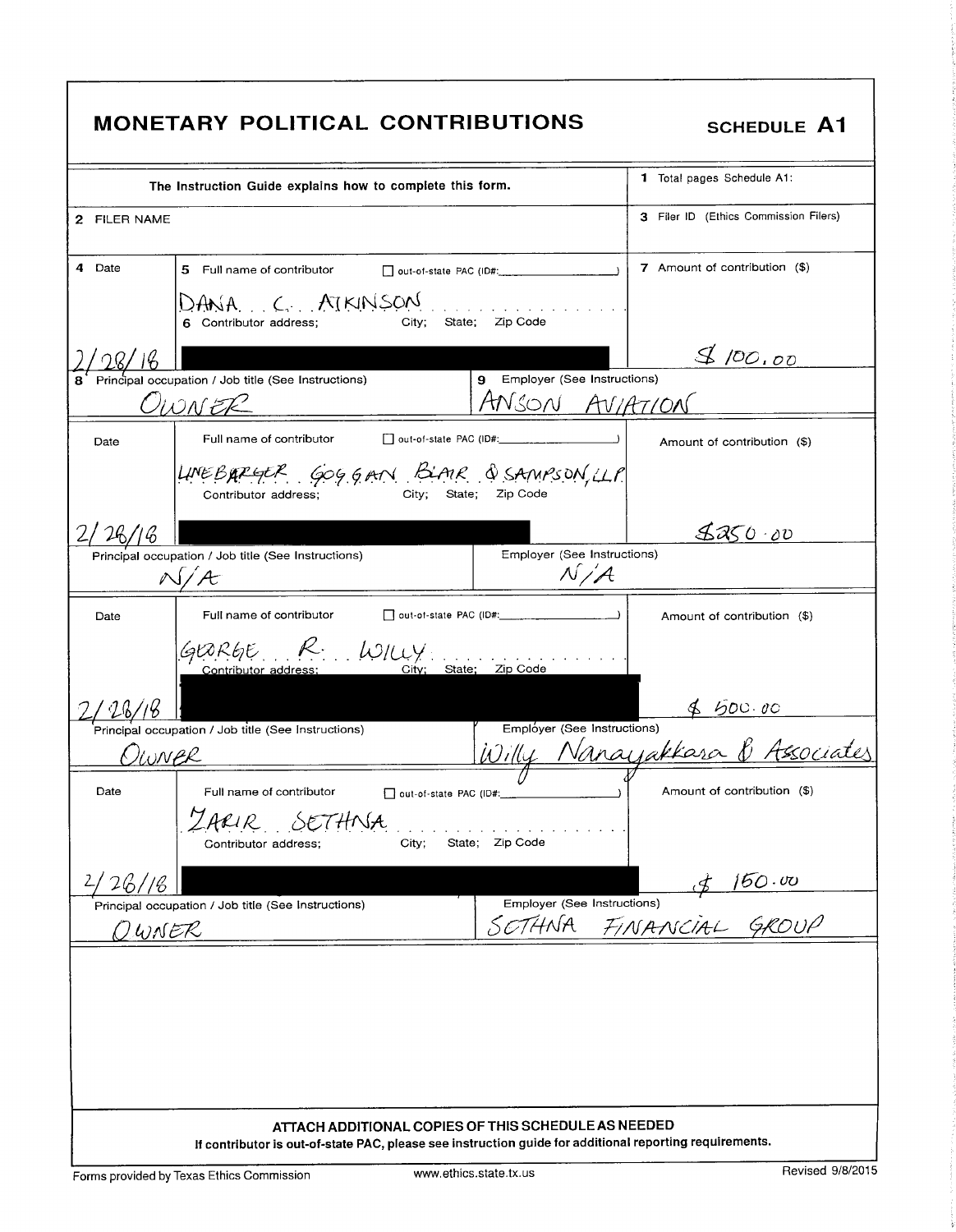| <b>MONETARY POLITICAL CONTRIBUTIONS</b>                                                                                                                        | <b>SCHEDULE A1</b>                        |
|----------------------------------------------------------------------------------------------------------------------------------------------------------------|-------------------------------------------|
| The Instruction Guide explains how to complete this form.                                                                                                      | 1 Total pages Schedule A1:                |
| 2 FILER NAME                                                                                                                                                   | 3 Filer ID (Ethics Commission Filers)     |
| 4 Date<br>5 Full name of contributor                                                                                                                           | 7 Amount of contribution (\$)             |
| $PRITHNIPAL_S LIKHAKL$<br>City;<br>State; Zip Code<br>6 Contributor address;                                                                                   |                                           |
| 26/16                                                                                                                                                          | $8500 - 00$                               |
| Principal occupation / Job title (See Instructions)<br>KETIRED                                                                                                 | 9 Employer (See Instructions)<br>KET IRED |
| Full name of contributor<br>Date                                                                                                                               | Amount of contribution (\$)               |
| WILLIAM TODD THURBER<br>Zip Code<br>State:<br>Contributor address;<br>City;                                                                                    |                                           |
| 126/18                                                                                                                                                         | A750.00                                   |
| Principal occupation / Job title (See Instructions)<br>ENGNEEK                                                                                                 | Employer (See Instructions)               |
| Dout-of-state PAC (ID#: 2000)<br>Full name of contributor<br>Date                                                                                              | Amount of contribution (\$)               |
| SANDY S MCCLENDON<br>Zip Code<br>Contributor address;<br>State:<br>City:                                                                                       |                                           |
|                                                                                                                                                                | 8500.00                                   |
| Principal occupation / Job title (See Instructions)                                                                                                            | Employer (See Instructions)               |
| SURVEY / PRESIDENT                                                                                                                                             | EJAS SURVEYING                            |
| Date<br>Full name of contributor<br>out-of-state PAC (ID#:                                                                                                     | Amount of contribution (\$)               |
| NILESH J. PATEL.<br>State: Zip Code<br>City;<br>Contributor address;                                                                                           |                                           |
|                                                                                                                                                                | 50.00                                     |
| Principal occupation / Job title (See Instructions)                                                                                                            | Employer (See Instructions)<br>SELF       |
| PHYSICIAN                                                                                                                                                      |                                           |
|                                                                                                                                                                |                                           |
|                                                                                                                                                                |                                           |
|                                                                                                                                                                |                                           |
|                                                                                                                                                                |                                           |
| ATTACH ADDITIONAL COPIES OF THIS SCHEDULE AS NEEDED<br>If contributor is out-of-state PAC, please see instruction guide for additional reporting requirements. |                                           |
| www.ethics.state.tx.us<br>Forms provided by Texas Ethics Commission                                                                                            | Revised 9/8/2015                          |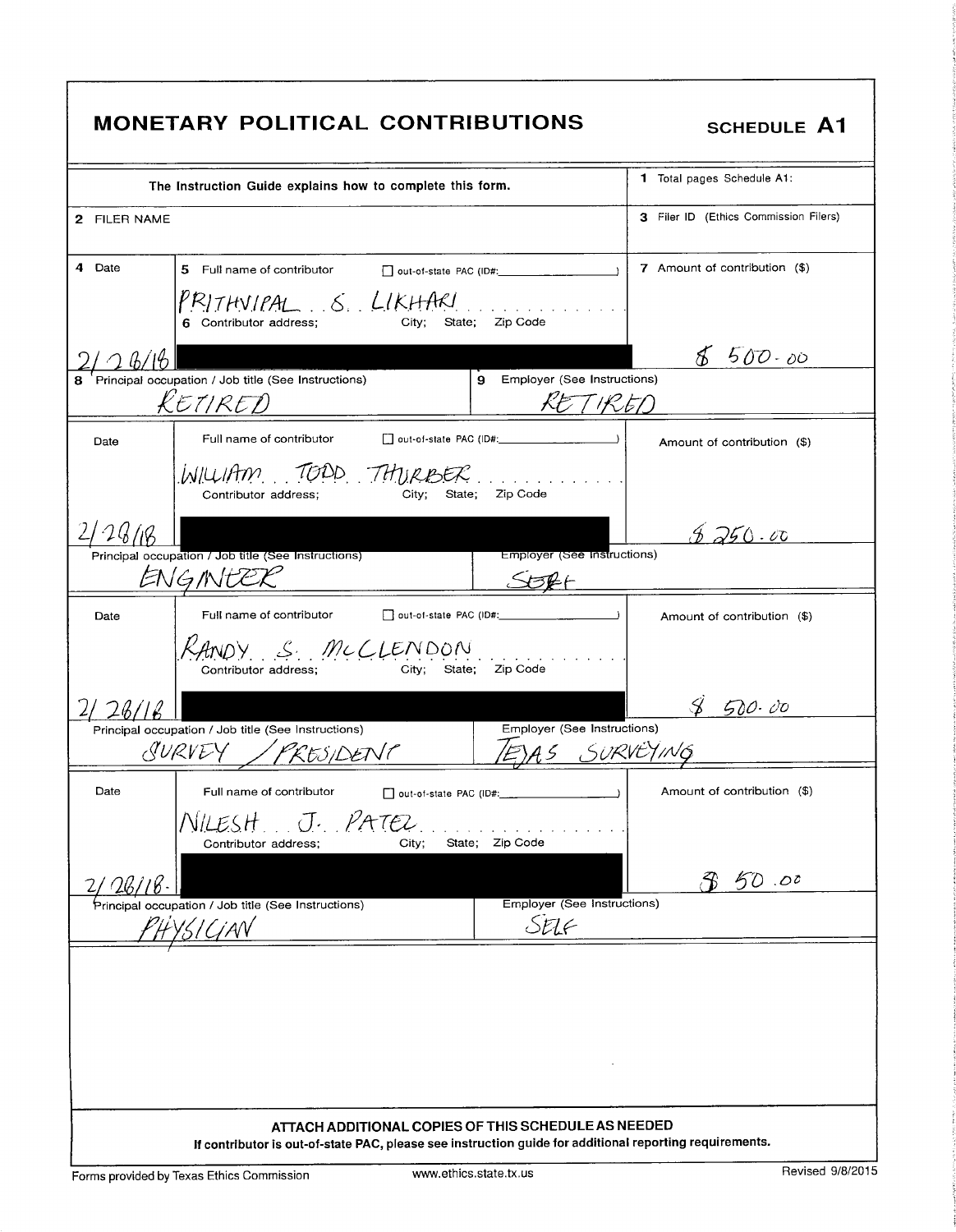| <b>MONETARY POLITICAL CONTRIBUTIONS</b>                                                                                                                        | <b>SCHEDULE A1</b>                    |
|----------------------------------------------------------------------------------------------------------------------------------------------------------------|---------------------------------------|
| The Instruction Guide explains how to complete this form.                                                                                                      | 1 Total pages Schedule A1:            |
| 2 FILER NAME                                                                                                                                                   | 3 Filer ID (Ethics Commission Filers) |
| 4 Date<br>5 Full name of contributor<br>DOMINIC J. CASHIDLA                                                                                                    | 7 Amount of contribution (\$)         |
| 2126/18<br>$\frac{7-60110}{20}$ = Principal occupation / Job title (See Instructions)                                                                          | 8/00.00                               |
| 9 Employer (See Instructions)<br>OWNER                                                                                                                         | CLASSIC MESSAGING LLC                 |
| Full name of contributor<br>Date                                                                                                                               | Amount of contribution (\$)           |
| DALE CONGER<br>City; State; Zip Code<br>Contributor address;                                                                                                   |                                       |
| 26/16                                                                                                                                                          | <u>\$/50-00</u>                       |
| Employer (See instructions)<br>Principal occupation / Job title (See Instructions)<br>VRESIDEN 1<br>DBB FENDLEY.                                               |                                       |
| Full name of contributor<br>Date                                                                                                                               | Amount of contribution (\$)           |
| NOSHIR CHALLA<br>Zip Code<br>City;<br>State;<br>Contributor address;                                                                                           |                                       |
| 2/26/16                                                                                                                                                        | 8500.08                               |
| <b>Employer (See Instructions)</b><br>Principal occupation / Job title (See Instructions)<br>SEUF<br>REAL ESTATE                                               |                                       |
| Date<br>Full name of contributor<br>out-of-state PAC (ID#:                                                                                                     | Amount of contribution (\$)           |
| BANK NA PAC COCHRIS GOSET<br>ADENCE<br>City; State; Zip Code<br>Contributor address;                                                                           |                                       |
|                                                                                                                                                                | 50000                                 |
| Employer (See Instructions)<br>Principal occupation / Job title (See Instructions)                                                                             |                                       |
|                                                                                                                                                                |                                       |
|                                                                                                                                                                |                                       |
|                                                                                                                                                                |                                       |
|                                                                                                                                                                |                                       |
| ATTACH ADDITIONAL COPIES OF THIS SCHEDULE AS NEEDED<br>If contributor is out-of-state PAC, please see instruction guide for additional reporting requirements. |                                       |
| www.ethics.state.tx.us<br>Forms provided by Texas Ethics Commission                                                                                            | Revised 9/8/2015                      |

 $\bar{z}$ 

٦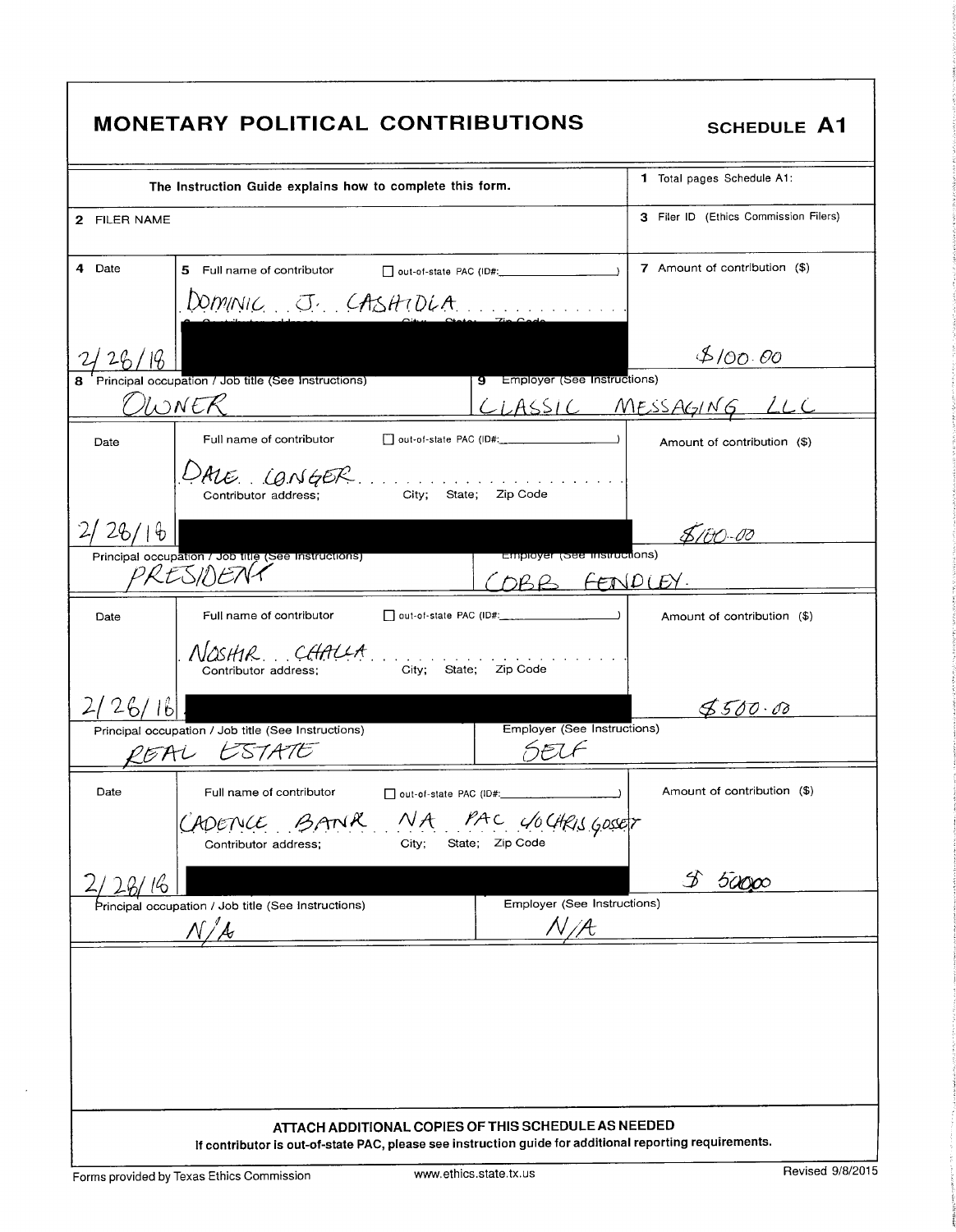| <b>MONETARY POLITICAL CONTRIBUTIONS</b>                                                                                                                        | SCHEDULE A1                                      |
|----------------------------------------------------------------------------------------------------------------------------------------------------------------|--------------------------------------------------|
| The Instruction Guide explains how to complete this form.                                                                                                      | 1 Total pages Schedule A1:                       |
| 2 FILER NAME                                                                                                                                                   | 3 Filer ID (Ethics Commission Filers)            |
| 4 Date<br>5 Full name of contributor                                                                                                                           | 7 Amount of contribution (\$)                    |
| HOME. PAC GREATER HOUSTON BUDERS ASSOC<br>City; State; Zip Code<br>6 Contributor address;                                                                      |                                                  |
|                                                                                                                                                                | 4250.00                                          |
| Principal occupation / Job title (See Instructions)<br>9 Employer (See Instructions)<br>$\bigcap$ / $\bigtriangleup$                                           |                                                  |
| Full name of contributor<br>Date                                                                                                                               | Amount of contribution (\$)                      |
| DEAN A. HRBACEK<br>State; Zip Code<br>Contributor address:<br>City;                                                                                            |                                                  |
|                                                                                                                                                                | <u>\$500.00</u>                                  |
| Principal occupation / Job title (See Instructions)<br>WNFR                                                                                                    | Employer (See Instructions)<br>DEAN A HRBACEK PC |
| Full name of contributor<br>Date                                                                                                                               | Amount of contribution (\$)                      |
| $R$ s. 6600 S.W. FM, LP.<br>City:<br>State:<br>Zip Code<br>Contributor address:                                                                                |                                                  |
|                                                                                                                                                                |                                                  |
| Principal occupation / Job title (See Instructions)<br><b>Employer (See Instructions)</b><br>R.S. Realty<br>REAL ESTATE                                        | of Texas                                         |
|                                                                                                                                                                |                                                  |
| Date<br>Full name of contributor<br>out-of-state PAC (ID#:<br>WALTER F. TED NELSON<br>State; Zip Code<br>City;<br>Contributor address;                         | Amount of contribution (\$)                      |
|                                                                                                                                                                | 850.00                                           |
| Employer (See Instructions)<br>Principal occupation / Job title (See Instructions)                                                                             |                                                  |
| EGIONAL PRESIDENT OF CENTRAL REGION NEWLAND COMMUNITIES LLC                                                                                                    |                                                  |
|                                                                                                                                                                |                                                  |
|                                                                                                                                                                |                                                  |
|                                                                                                                                                                |                                                  |
|                                                                                                                                                                |                                                  |
| ATTACH ADDITIONAL COPIES OF THIS SCHEDULE AS NEEDED<br>If contributor is out-of-state PAC, please see instruction guide for additional reporting requirements. |                                                  |
| www.ethics.state.tx.us<br>Forms provided by Texas Ethics Commission                                                                                            | Revised 9/8/2015                                 |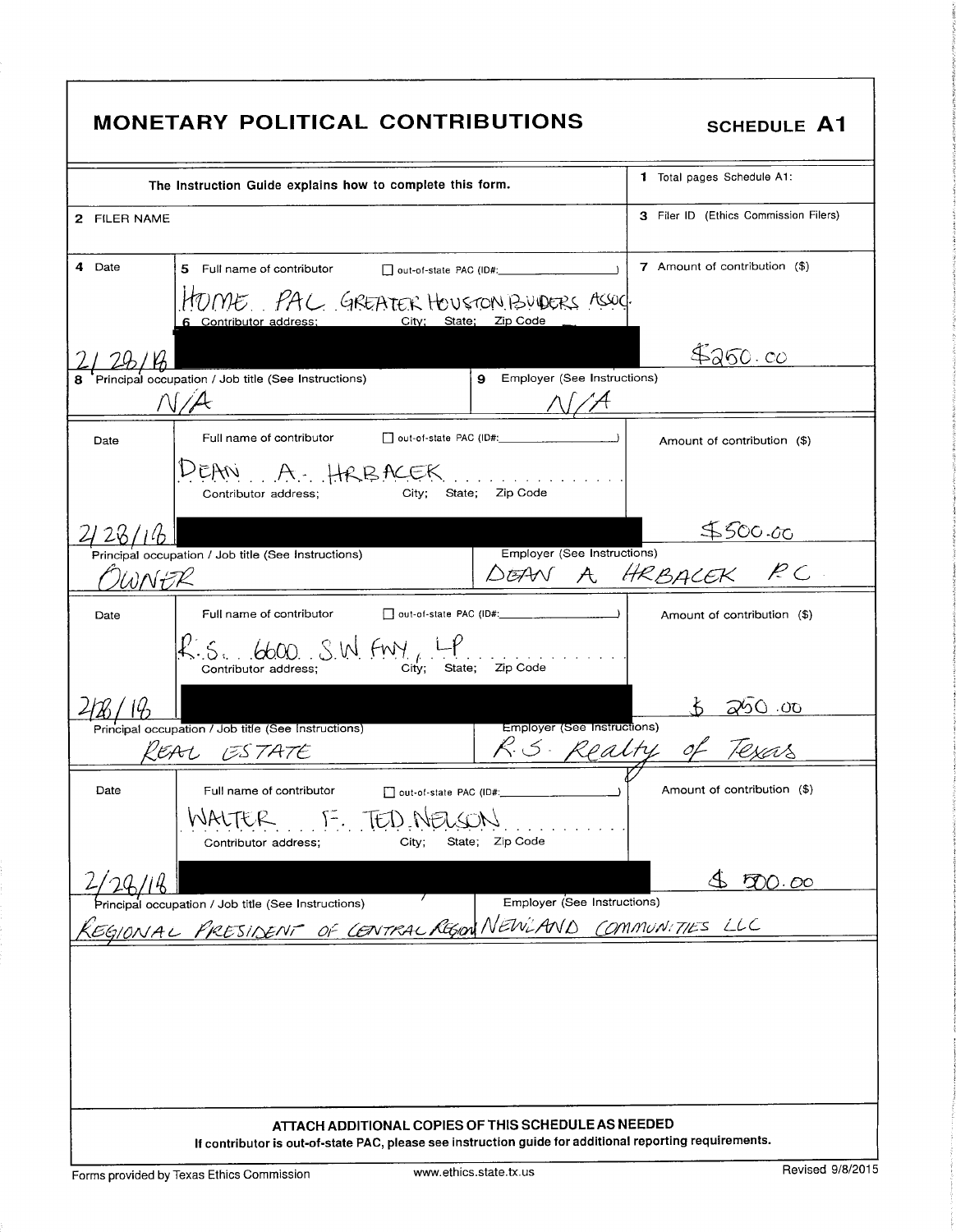|                                                                                                                                                                         | POLITICAL EXPENDITURES MADE<br><b>FROM POLITICAL CONTRIBUTIONS</b>                                                                                             |                                                                                                                                        | <b>SCHEDULE F1</b>                                                                                                                                                                        |
|-------------------------------------------------------------------------------------------------------------------------------------------------------------------------|----------------------------------------------------------------------------------------------------------------------------------------------------------------|----------------------------------------------------------------------------------------------------------------------------------------|-------------------------------------------------------------------------------------------------------------------------------------------------------------------------------------------|
|                                                                                                                                                                         | <b>EXPENDITURE CATEGORIES FOR BOX 8(a)</b>                                                                                                                     |                                                                                                                                        |                                                                                                                                                                                           |
| Advertising Expense<br>Accounting/Banking<br>Consulting Expense<br>Contributions/Donations Made By<br>Candidate/Officeholder/Political Committee<br>Credit Card Payment | Event Expense<br>Fees<br>Food/Beverage Expense<br>Gift/Awards/Memorials Expense<br>Legal Services<br>The Instruction Guide explains how to complete this form. | Loan Repayment/Reimbursement<br>Office Overhead/Rental Expense<br>Polling Expense<br>Printing Expense<br>Salaries/Wages/Contract Labor | Solicitation/Fundraising Expense<br>Transportation Equipment & Related Expense<br><b>Travel In District</b><br><b>Travel Out Of District</b><br>Other (enter a category not listed above) |
| 1 Total pages Schedule F1:                                                                                                                                              | 2 FILER NAME<br>M. GANI<br>HHM                                                                                                                                 |                                                                                                                                        | 3 Filer ID (Ethics Commission Filers)                                                                                                                                                     |
| 4 Date<br>Ь<br>$6$ Amount $($ \$)                                                                                                                                       | 5 Payee name<br>ONTACTEMAI<br>State; Zip Code<br>7 Payee address;<br>City;                                                                                     |                                                                                                                                        |                                                                                                                                                                                           |
|                                                                                                                                                                         |                                                                                                                                                                |                                                                                                                                        |                                                                                                                                                                                           |
| 8                                                                                                                                                                       | (a) Category (See Categories listed at the top of this schedule)                                                                                               | (b) Description                                                                                                                        | Check if travel outside of Texas. Complete Schedule T.                                                                                                                                    |
| <b>PURPOSE</b><br>ОF<br><b>EXPENDITURE</b>                                                                                                                              |                                                                                                                                                                |                                                                                                                                        | Check if Austin, TX, officeholder living expense                                                                                                                                          |
|                                                                                                                                                                         | ADVERTISING<br>EXPENSE                                                                                                                                         |                                                                                                                                        |                                                                                                                                                                                           |
| 9 Complete ONLY if direct<br>expenditure to benefit C/OH                                                                                                                | Candidate / Officeholder name                                                                                                                                  | Office sought                                                                                                                          | Office held                                                                                                                                                                               |
| Date                                                                                                                                                                    | Payee name                                                                                                                                                     |                                                                                                                                        |                                                                                                                                                                                           |
| Amount (\$)                                                                                                                                                             | City; State; Zip Code<br>Payee address;                                                                                                                        |                                                                                                                                        |                                                                                                                                                                                           |
| 14.00                                                                                                                                                                   |                                                                                                                                                                |                                                                                                                                        |                                                                                                                                                                                           |
| <b>PURPOSE</b><br>OF<br><b>EXPENDITURE</b>                                                                                                                              | Category (See Categories listed at the top of this schedule)                                                                                                   | Description                                                                                                                            | Check if travel outside of Texas. Complete Schedule T.<br>Check if Austin, TX, officeholder living expense                                                                                |
|                                                                                                                                                                         |                                                                                                                                                                |                                                                                                                                        |                                                                                                                                                                                           |
| Complete ONLY if direct<br>expenditure to benefit C/OH                                                                                                                  | Candidate / Officeholder name                                                                                                                                  | Office sought                                                                                                                          | Office held                                                                                                                                                                               |
| Date                                                                                                                                                                    | Payee name                                                                                                                                                     |                                                                                                                                        |                                                                                                                                                                                           |
|                                                                                                                                                                         |                                                                                                                                                                |                                                                                                                                        |                                                                                                                                                                                           |
| Amount (\$)                                                                                                                                                             | City; State;<br>Pavee address;                                                                                                                                 | Zip Code                                                                                                                               |                                                                                                                                                                                           |
|                                                                                                                                                                         |                                                                                                                                                                |                                                                                                                                        |                                                                                                                                                                                           |
| <b>PURPOSE</b><br>OF<br><b>EXPENDITURE</b>                                                                                                                              | Category (See Categories listed at the top of this schedule)                                                                                                   | Description                                                                                                                            | Check if travel outside of Texas. Complete Schedule T.<br>Check if Austin, TX, officeholder living expense                                                                                |
|                                                                                                                                                                         | ENSE                                                                                                                                                           |                                                                                                                                        |                                                                                                                                                                                           |
| Complete ONLY if direct<br>expenditure to benefit C/OH                                                                                                                  | Candidate / Officeholder name                                                                                                                                  | Office sought                                                                                                                          | Office held                                                                                                                                                                               |
|                                                                                                                                                                         | ATTACH ADDITIONAL COPIES OF THIS SCHEDULE AS NEEDED                                                                                                            |                                                                                                                                        |                                                                                                                                                                                           |

7 i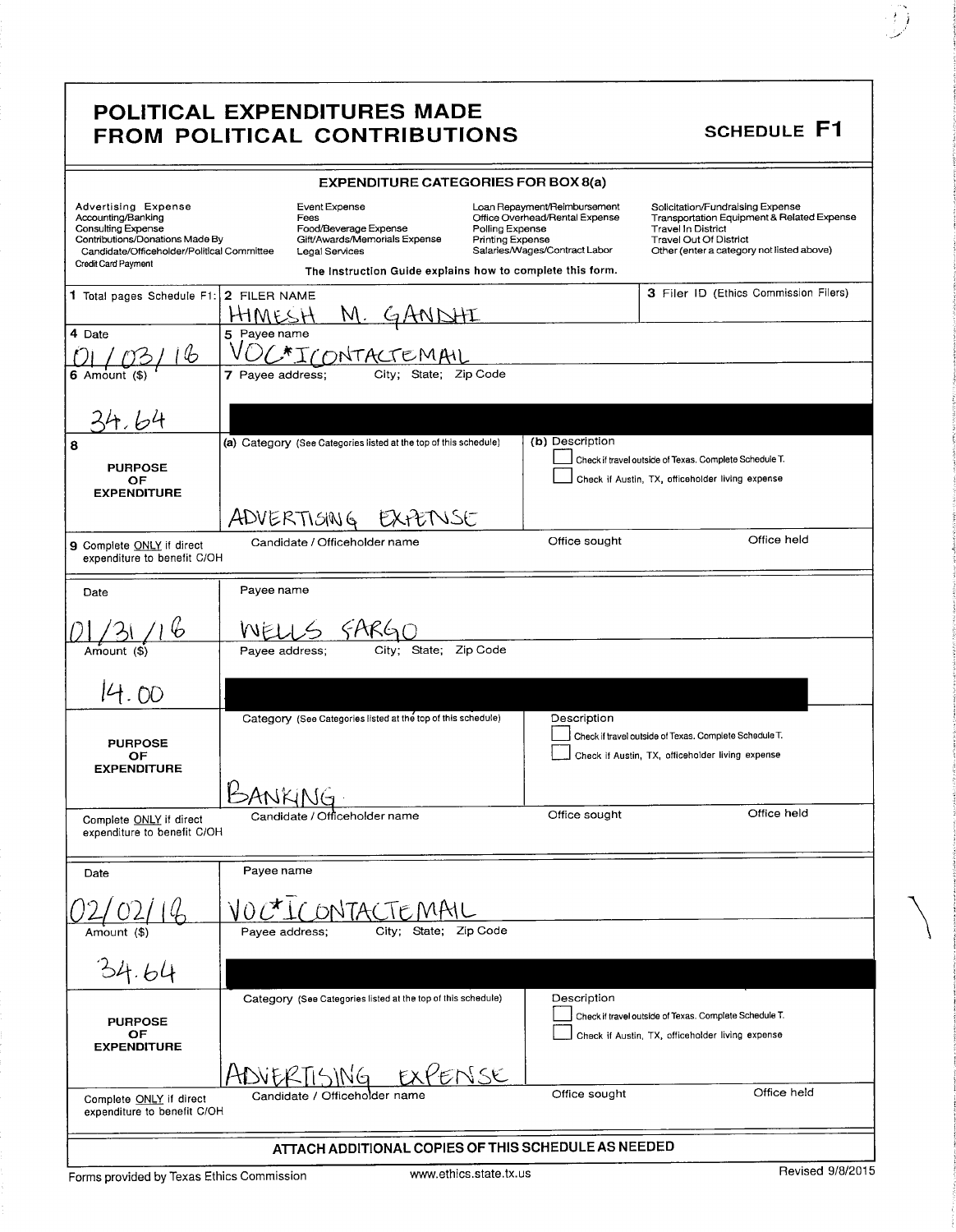|                                                                                                                                                                                | POLITICAL EXPENDITURES MADE<br>FROM POLITICAL CONTRIBUTIONS                                                                                                           |                                                                                                                                               | <b>SCHEDULE F1</b>                                                                                                                                                                        |
|--------------------------------------------------------------------------------------------------------------------------------------------------------------------------------|-----------------------------------------------------------------------------------------------------------------------------------------------------------------------|-----------------------------------------------------------------------------------------------------------------------------------------------|-------------------------------------------------------------------------------------------------------------------------------------------------------------------------------------------|
|                                                                                                                                                                                | <b>EXPENDITURE CATEGORIES FOR BOX 8(a)</b>                                                                                                                            |                                                                                                                                               |                                                                                                                                                                                           |
| Advertising Expense<br>Accounting/Banking<br>Consulting Expense<br>Contributions/Donations Made By<br>Candidate/Officeholder/Political Committee<br><b>Credit Card Payment</b> | <b>Event Expense</b><br>Fees<br>Food/Beverage Expense<br>Gift/Awards/Memorials Expense<br>Legal Services<br>The Instruction Guide explains how to complete this form. | Loan Repayment/Reimbursement<br>Office Overhead/Rental Expense<br>Polling Expense<br><b>Printing Expense</b><br>Salaries/Wages/Contract Labor | Solicitation/Fundraising Expense<br>Transportation Equipment & Related Expense<br><b>Travel In District</b><br><b>Travel Out Of District</b><br>Other (enter a category not listed above) |
| 1 Total pages Schedule F1: 2 FILER NAME                                                                                                                                        | HINESH<br>IW.<br>GANDA                                                                                                                                                |                                                                                                                                               | 3 Filer ID (Ethics Commission Filers)                                                                                                                                                     |
| 4 Date<br>$6$ Amount $($)$                                                                                                                                                     | 5 Payee name<br>City; State; Zip Code<br>7 Payee address;                                                                                                             |                                                                                                                                               |                                                                                                                                                                                           |
| 8<br><b>PURPOSE</b>                                                                                                                                                            | (a) Category (See Categories listed at the top of this schedule)                                                                                                      | (b) Description                                                                                                                               | Check if travel outside of Texas. Complete Schedule T.                                                                                                                                    |
| <b>OF</b><br><b>EXPENDITURE</b>                                                                                                                                                |                                                                                                                                                                       | Office sought                                                                                                                                 | Check if Austin, TX, officeholder living expense<br>Office held                                                                                                                           |
| 9 Complete ONLY if direct<br>expenditure to benefit C/OH                                                                                                                       | Candidate / Offičeholder name                                                                                                                                         |                                                                                                                                               |                                                                                                                                                                                           |
| Date                                                                                                                                                                           | Payee name                                                                                                                                                            |                                                                                                                                               |                                                                                                                                                                                           |
| Amount (\$)                                                                                                                                                                    | City; State; Zip Code<br>Payee address;                                                                                                                               |                                                                                                                                               |                                                                                                                                                                                           |
| DO<br><b>PURPOSE</b><br>ОF<br><b>EXPENDITURE</b>                                                                                                                               | Category (See Categories listed at the top of this schedule)                                                                                                          | Description                                                                                                                                   | Check if travel outside of Texas. Complete Schedule T.<br>Check if Austin, TX, officeholder living expense                                                                                |
| Complete ONLY if direct<br>expenditure to benefit C/OH                                                                                                                         | BANKING<br>Candidate / Officeholder name                                                                                                                              | Office sought                                                                                                                                 | Office held                                                                                                                                                                               |
| Date                                                                                                                                                                           | Payee name                                                                                                                                                            |                                                                                                                                               |                                                                                                                                                                                           |
| Amount (\$)                                                                                                                                                                    | YNNE<br>State; Zip Code<br>City;<br>Payee address;                                                                                                                    |                                                                                                                                               |                                                                                                                                                                                           |
| 250                                                                                                                                                                            | Category (See Categories listed at the top of this schedule)                                                                                                          | Description                                                                                                                                   |                                                                                                                                                                                           |
| <b>PURPOSE</b><br><b>OF</b><br><b>EXPENDITURE</b>                                                                                                                              |                                                                                                                                                                       |                                                                                                                                               | Check if travel outside of Texas. Complete Schedule T.<br>Check if Austin, TX, officeholder living expense                                                                                |
| Complete ONLY if direct<br>expenditure to benefit C/OH                                                                                                                         | Candidate / Officeholder name                                                                                                                                         | Office sought                                                                                                                                 | Office held                                                                                                                                                                               |
|                                                                                                                                                                                | ATTACH ADDITIONAL COPIES OF THIS SCHEDULE AS NEEDED                                                                                                                   |                                                                                                                                               |                                                                                                                                                                                           |
| Forms provided by Texas Ethics Commission                                                                                                                                      | www.ethics.state.tx.us                                                                                                                                                |                                                                                                                                               | Revised 9/8/2015                                                                                                                                                                          |

 $\mathscr{O}$ 

D

 $\cdot$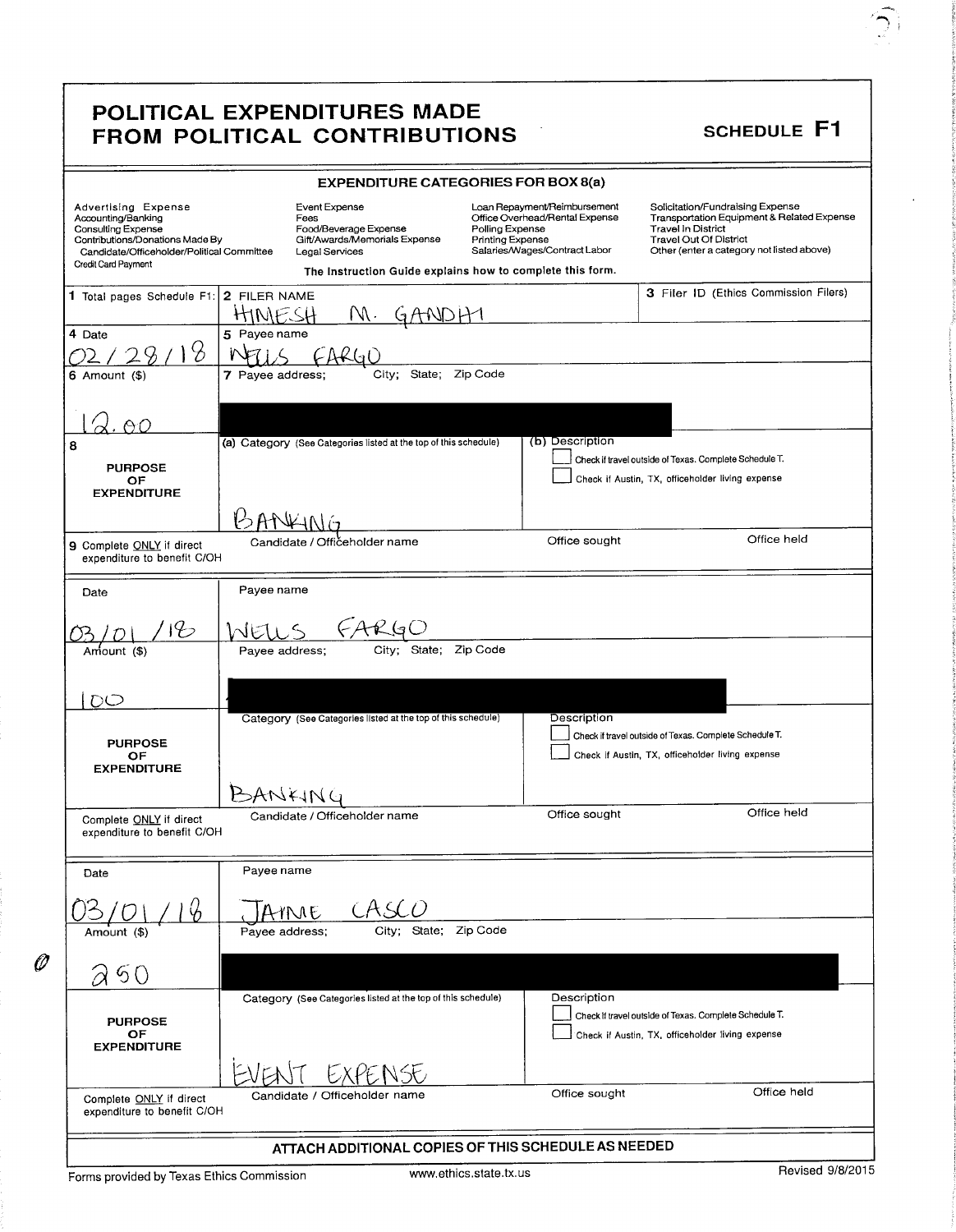### POLITICAL EXPENDITURES MADE FROM POLITICAL CONTRIBUTIONS SCHEDULE F1

|                                                                                                                                                                         | <b>EXPENDITURE CATEGORIES FOR BOX 8(a)</b>                                                                                                                                        |                                                                                                                            |                                                                                                                                                                                           |
|-------------------------------------------------------------------------------------------------------------------------------------------------------------------------|-----------------------------------------------------------------------------------------------------------------------------------------------------------------------------------|----------------------------------------------------------------------------------------------------------------------------|-------------------------------------------------------------------------------------------------------------------------------------------------------------------------------------------|
| Advertising Expense<br>Accounting/Banking<br>Consulting Expense<br>Contributions/Donations Made By<br>Candidate/Officeholder/Political Committee<br>Credit Card Payment | Event Expense<br>Fees<br>Food/Beverage Expense<br>Polling Expense<br>Gift/Awards/Memorials Expense<br>Legal Services<br>The Instruction Guide explains how to complete this form. | Loan Repayment/Reimbursement<br>Office Overhead/Rental Expense<br><b>Printing Expense</b><br>Salaries/Wages/Contract Labor | Solicitation/Fundraising Expense<br>Transportation Equipment & Related Expense<br><b>Travel In District</b><br><b>Travel Out Of District</b><br>Other (enter a category not listed above) |
| 1 Total pages Schedule F1:                                                                                                                                              | 2 FILER NAME                                                                                                                                                                      |                                                                                                                            | 3 Filer ID (Ethics Commission Filers)                                                                                                                                                     |
|                                                                                                                                                                         |                                                                                                                                                                                   |                                                                                                                            |                                                                                                                                                                                           |
| 4 Date                                                                                                                                                                  | 5 Payee name<br>CONTACT                                                                                                                                                           |                                                                                                                            |                                                                                                                                                                                           |
| 6 Amount (\$)                                                                                                                                                           | 7 Payee address;<br>State; Zip Code<br>City;                                                                                                                                      |                                                                                                                            |                                                                                                                                                                                           |
|                                                                                                                                                                         |                                                                                                                                                                                   |                                                                                                                            |                                                                                                                                                                                           |
| 8                                                                                                                                                                       | (a) Category (See Categories listed at the top of this schedule)                                                                                                                  | (b) Description                                                                                                            |                                                                                                                                                                                           |
| <b>PURPOSE</b>                                                                                                                                                          |                                                                                                                                                                                   |                                                                                                                            | Check if travel outside of Texas. Complete Schedule T.                                                                                                                                    |
| OF<br><b>EXPENDITURE</b>                                                                                                                                                |                                                                                                                                                                                   |                                                                                                                            | Check if Austin, TX, officeholder living expense                                                                                                                                          |
|                                                                                                                                                                         | NEKTISI                                                                                                                                                                           |                                                                                                                            |                                                                                                                                                                                           |
| 9 Complete ONLY if direct<br>expenditure to benefit C/OH                                                                                                                | Candidate / Officeholder name                                                                                                                                                     | Office sought                                                                                                              | Office held                                                                                                                                                                               |
| Date                                                                                                                                                                    | Payee name                                                                                                                                                                        |                                                                                                                            |                                                                                                                                                                                           |
| Amdunt (\$)                                                                                                                                                             | State:<br>Zip Code<br>Payee address;<br>City;                                                                                                                                     | NATURAL SCIENCES                                                                                                           |                                                                                                                                                                                           |
| - 00                                                                                                                                                                    |                                                                                                                                                                                   |                                                                                                                            |                                                                                                                                                                                           |
| <b>PURPOSE</b><br>OF<br><b>EXPENDITURE</b>                                                                                                                              | Category (See Categories listed at the top of this schedule)                                                                                                                      | Description                                                                                                                | Check if travel outside of Texas. Complete Schedule T.<br>Check if Austin, TX, officeholder living expense                                                                                |
|                                                                                                                                                                         |                                                                                                                                                                                   |                                                                                                                            |                                                                                                                                                                                           |
| Complete ONLY if direct<br>expenditure to benefit C/OH                                                                                                                  | Candidate / Officeholder name                                                                                                                                                     | Office sought                                                                                                              | Office held                                                                                                                                                                               |
|                                                                                                                                                                         | Payee name                                                                                                                                                                        |                                                                                                                            |                                                                                                                                                                                           |
| Date                                                                                                                                                                    |                                                                                                                                                                                   |                                                                                                                            |                                                                                                                                                                                           |
|                                                                                                                                                                         | Zip Code<br>State:                                                                                                                                                                |                                                                                                                            |                                                                                                                                                                                           |
| Amount (\$)                                                                                                                                                             | Pavee address;<br>Citv:                                                                                                                                                           |                                                                                                                            |                                                                                                                                                                                           |
|                                                                                                                                                                         |                                                                                                                                                                                   |                                                                                                                            |                                                                                                                                                                                           |
| <b>PURPOSE</b><br>OF                                                                                                                                                    | Category (See Categories listed at the top of this schedule)                                                                                                                      | Description                                                                                                                | Check if travel outside of Texas. Complete Schedule T.<br>Check if Austin, TX, officeholder living expense                                                                                |
| <b>EXPENDITURE</b>                                                                                                                                                      | EXPENSE<br>ADVERTISING                                                                                                                                                            |                                                                                                                            |                                                                                                                                                                                           |
| Complete ONLY if direct<br>expenditure to benefit C/OH                                                                                                                  | Candidate / Officeholder name                                                                                                                                                     | Office sought                                                                                                              | Office held                                                                                                                                                                               |
|                                                                                                                                                                         | ATTACH ADDITIONAL COPIES OF THIS SCHEDULE AS NEEDED                                                                                                                               |                                                                                                                            |                                                                                                                                                                                           |

i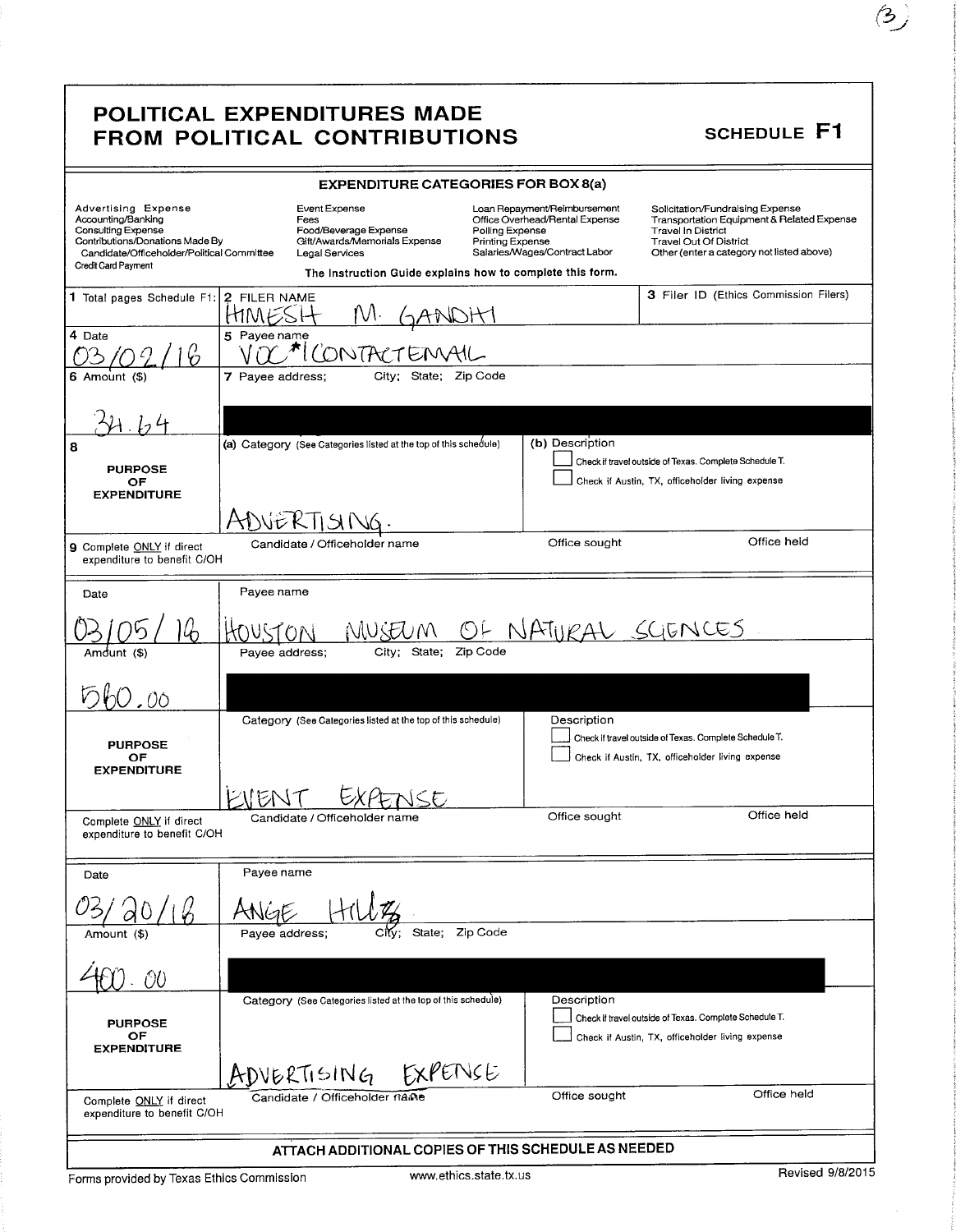### POLITICAL EXPENDITURES MADE FROM POLITICAL CONTRIBUTIONS SCHEDULE F1

|                                                                                                                                                                         |                  | <b>EXPENDITURE CATEGORIES FOR BOX 8(a)</b>                                                                                                                     |                                     |                                                                                                 |                                                                                                                                                                                           |
|-------------------------------------------------------------------------------------------------------------------------------------------------------------------------|------------------|----------------------------------------------------------------------------------------------------------------------------------------------------------------|-------------------------------------|-------------------------------------------------------------------------------------------------|-------------------------------------------------------------------------------------------------------------------------------------------------------------------------------------------|
| Advertising Expense<br>Accounting/Banking<br>Consulting Expense<br>Contributions/Donations Made By<br>Candidate/Officeholder/Political Committee<br>Credit Card Payment |                  | Event Expense<br>Fees<br>Food/Beverage Expense<br>Gift/Awards/Memorials Expense<br>Legal Services<br>The Instruction Guide explains how to complete this form. | Polling Expense<br>Printing Expense | Loan Repayment/Reimbursement<br>Office Overhead/Rental Expense<br>Salaries/Wages/Contract Labor | Solicitation/Fundraising Expense<br>Transportation Equipment & Related Expense<br><b>Travel In District</b><br><b>Travel Out Of District</b><br>Other (enter a category not listed above) |
|                                                                                                                                                                         |                  |                                                                                                                                                                |                                     |                                                                                                 | 3 Filer ID (Ethics Commission Filers)                                                                                                                                                     |
| 1 Total pages Schedule F1: 2 FILER NAME                                                                                                                                 |                  |                                                                                                                                                                |                                     |                                                                                                 |                                                                                                                                                                                           |
| 4 Date                                                                                                                                                                  | 5 Payee name     |                                                                                                                                                                |                                     |                                                                                                 |                                                                                                                                                                                           |
|                                                                                                                                                                         |                  |                                                                                                                                                                |                                     |                                                                                                 |                                                                                                                                                                                           |
| $6$ Amount $(4)$                                                                                                                                                        | 7 Payee address; | State;<br>City:                                                                                                                                                | Zip Code                            |                                                                                                 |                                                                                                                                                                                           |
|                                                                                                                                                                         |                  |                                                                                                                                                                |                                     |                                                                                                 |                                                                                                                                                                                           |
| 8                                                                                                                                                                       |                  | (a) Category (See Categories listed at the top of this schedule)                                                                                               |                                     | (b) Description                                                                                 |                                                                                                                                                                                           |
| <b>PURPOSE</b>                                                                                                                                                          |                  |                                                                                                                                                                |                                     |                                                                                                 | Check if travel outside of Texas. Complete Schedule T.<br>Check if Austin, TX, officeholder living expense                                                                                |
| ОF<br><b>EXPENDITURE</b>                                                                                                                                                |                  |                                                                                                                                                                |                                     |                                                                                                 |                                                                                                                                                                                           |
|                                                                                                                                                                         |                  | ADJERTISING                                                                                                                                                    | へくに                                 |                                                                                                 |                                                                                                                                                                                           |
| 9 Complete ONLY if direct<br>expenditure to benefit C/OH                                                                                                                |                  | Candidate / Officeholder name                                                                                                                                  |                                     | Office sought                                                                                   | Office held                                                                                                                                                                               |
| Date                                                                                                                                                                    | Payee name       |                                                                                                                                                                |                                     |                                                                                                 |                                                                                                                                                                                           |
| Ъ                                                                                                                                                                       |                  |                                                                                                                                                                |                                     |                                                                                                 |                                                                                                                                                                                           |
| Amount (\$)                                                                                                                                                             | Payee address;   | State;<br>City;                                                                                                                                                | Zip Code                            |                                                                                                 |                                                                                                                                                                                           |
| 1750.00                                                                                                                                                                 |                  |                                                                                                                                                                |                                     |                                                                                                 |                                                                                                                                                                                           |
|                                                                                                                                                                         |                  | Category (See Categories listed at the top of this schedule)                                                                                                   |                                     | Description                                                                                     | Check if travel outside of Texas. Complete Schedule T.                                                                                                                                    |
| <b>PURPOSE</b><br>OF                                                                                                                                                    |                  |                                                                                                                                                                |                                     |                                                                                                 | Check if Austin, TX, officeholder living expense                                                                                                                                          |
| <b>EXPENDITURE</b>                                                                                                                                                      |                  |                                                                                                                                                                |                                     |                                                                                                 |                                                                                                                                                                                           |
|                                                                                                                                                                         |                  | DONATIONS                                                                                                                                                      |                                     |                                                                                                 |                                                                                                                                                                                           |
| Complete ONLY if direct<br>expenditure to benefit C/OH                                                                                                                  |                  | Candidate / Officeholder name                                                                                                                                  |                                     | Office sought                                                                                   | Office held                                                                                                                                                                               |
|                                                                                                                                                                         |                  |                                                                                                                                                                |                                     |                                                                                                 |                                                                                                                                                                                           |
| Date                                                                                                                                                                    | Payee name       |                                                                                                                                                                |                                     |                                                                                                 |                                                                                                                                                                                           |
|                                                                                                                                                                         |                  |                                                                                                                                                                |                                     |                                                                                                 |                                                                                                                                                                                           |
|                                                                                                                                                                         |                  | State: Zip Code                                                                                                                                                |                                     |                                                                                                 |                                                                                                                                                                                           |
| Amount (\$)                                                                                                                                                             | Payee address;   |                                                                                                                                                                |                                     |                                                                                                 |                                                                                                                                                                                           |
|                                                                                                                                                                         |                  |                                                                                                                                                                |                                     |                                                                                                 |                                                                                                                                                                                           |
|                                                                                                                                                                         |                  | Category (See Categories listed at the top of this schedule)                                                                                                   |                                     | Description                                                                                     |                                                                                                                                                                                           |
| <b>PURPOSE</b>                                                                                                                                                          |                  |                                                                                                                                                                |                                     |                                                                                                 | Check if travel outside of Texas. Complete Schedule T.                                                                                                                                    |
| OF<br><b>EXPENDITURE</b>                                                                                                                                                |                  |                                                                                                                                                                |                                     |                                                                                                 | Check if Austin, TX, officeholder living expense                                                                                                                                          |
|                                                                                                                                                                         |                  | N SE                                                                                                                                                           |                                     |                                                                                                 |                                                                                                                                                                                           |
|                                                                                                                                                                         |                  | Candidate / Officeholder name                                                                                                                                  |                                     | Office sought                                                                                   | Office held                                                                                                                                                                               |
| Complete ONLY if direct<br>expenditure to benefit C/OH                                                                                                                  |                  |                                                                                                                                                                |                                     |                                                                                                 |                                                                                                                                                                                           |
| ATTACH ADDITIONAL COPIES OF THIS SCHEDULE AS NEEDED                                                                                                                     |                  |                                                                                                                                                                |                                     |                                                                                                 |                                                                                                                                                                                           |

r.4